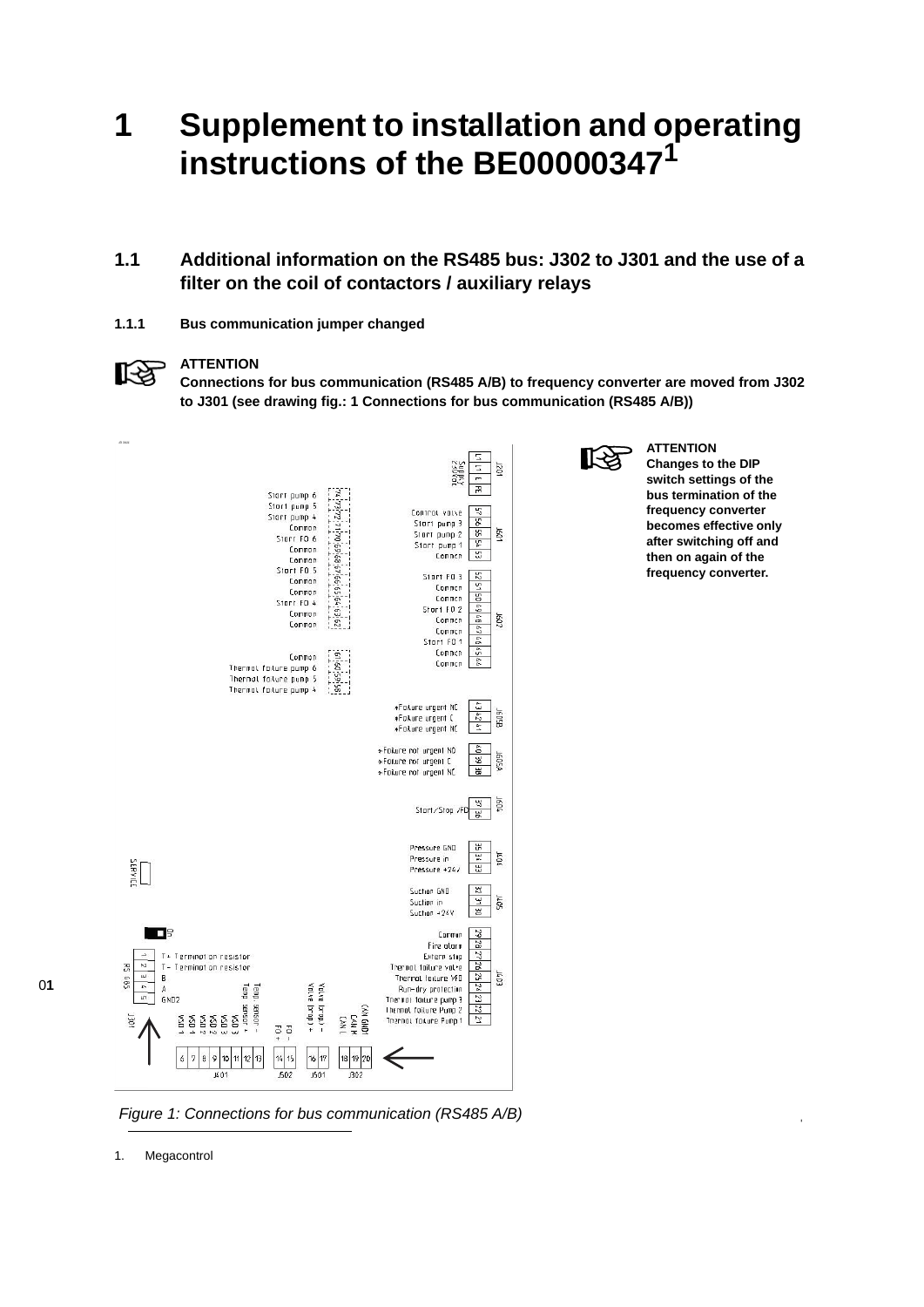#### **1.1.2 Recommended RS485-termination for MCIII (b)**

The new board for MCIII (b) is based on a new hardware platform. One new feature is, that the clamps for the external RS485-bus (J301) will now benefit the advantage of galvanic isolated bus- and GND-lines.

- **A** RS485-termination with 1…6 "DANFOSS Micro-Drives"
- 1 MCIII (b) : keep the termination clamps on the MCIII (b) T+ / T- open
- 2 Microdrives: switch the bus termination to position on, on each Micro Drive.
- **B1 RS485-termination with 1…2 "DANFOSS AQUA Drives"**
- 1 MCIII (b) : keep the termination clampson the MCIII (b) T+ / T- open
- 2 AQUA Drive: switch the bus termination to position on, on each AQUA Drive
- **B2 RS485-termination with 3…6 "DANFOSS AQUA Drives"**
- 1 MCIII (b) : keep the termination clamps on the MCIII (b) T+ / T- open
- 2 AQUA Drive: set the bus termination only on the last AQUA Drive
- 3 External termination: Place, near to the MCIII (b), an external active bus termination, like normally used for Profibus, for example: 6ES7 972-0DA00- 0AA0<sup>1</sup> or FBCon DP M12 Term 24V<sup>2</sup>
- 1. Siemens profibus terminator: "6ES7 972-0DA00-0AA0". http://cache.automation.siemens.com/dnl/DM/ DM3NTIxAAAA\_19102444\_HB/3B\_812\_6727- 10a\_Terminator.pdf
- 2. Weidmüller: "FBCon DP M12 Term 24V". http://catalog.weidmueller.com/catalog/ Start.do?localeId=de\_DE&ObjectID=8564330000

#### **1.1.3 Parameter settings of the frequency converters**

By selecting a type of frequency converter in parameter 3-4-3-1 and selecting also the VFD Fixed All configuration in parameter 3-3-3 it will be possible to set the following parameters by Megacontrol. Before setting the parameters: Turn off each pump in parameter 1-2-1. Then set the parameters in the following sequence.

Megacontrol parameter:

- 1 3-4-3-13 P nominal of VFD
- 2 3-4-3-14 U nominal of VFD
- 3 3-4-3-15 F nominal of VFD
- 4 3-4-3-16 I nominal of VFD
- 5 3-4-3-17 RPM nominal of VFD

After entering these parameters, the other parameters can be set at their discretion. Always check the correct setting of the frequency converters parameters.

#### **1.1.4 Using contactors**



### **ATTENTION**

**Always place, using contactors and/or auxiliary relays, a suitable RC filter or varistor across the coil, e.g. Siemens 3RT29-16-1CD00**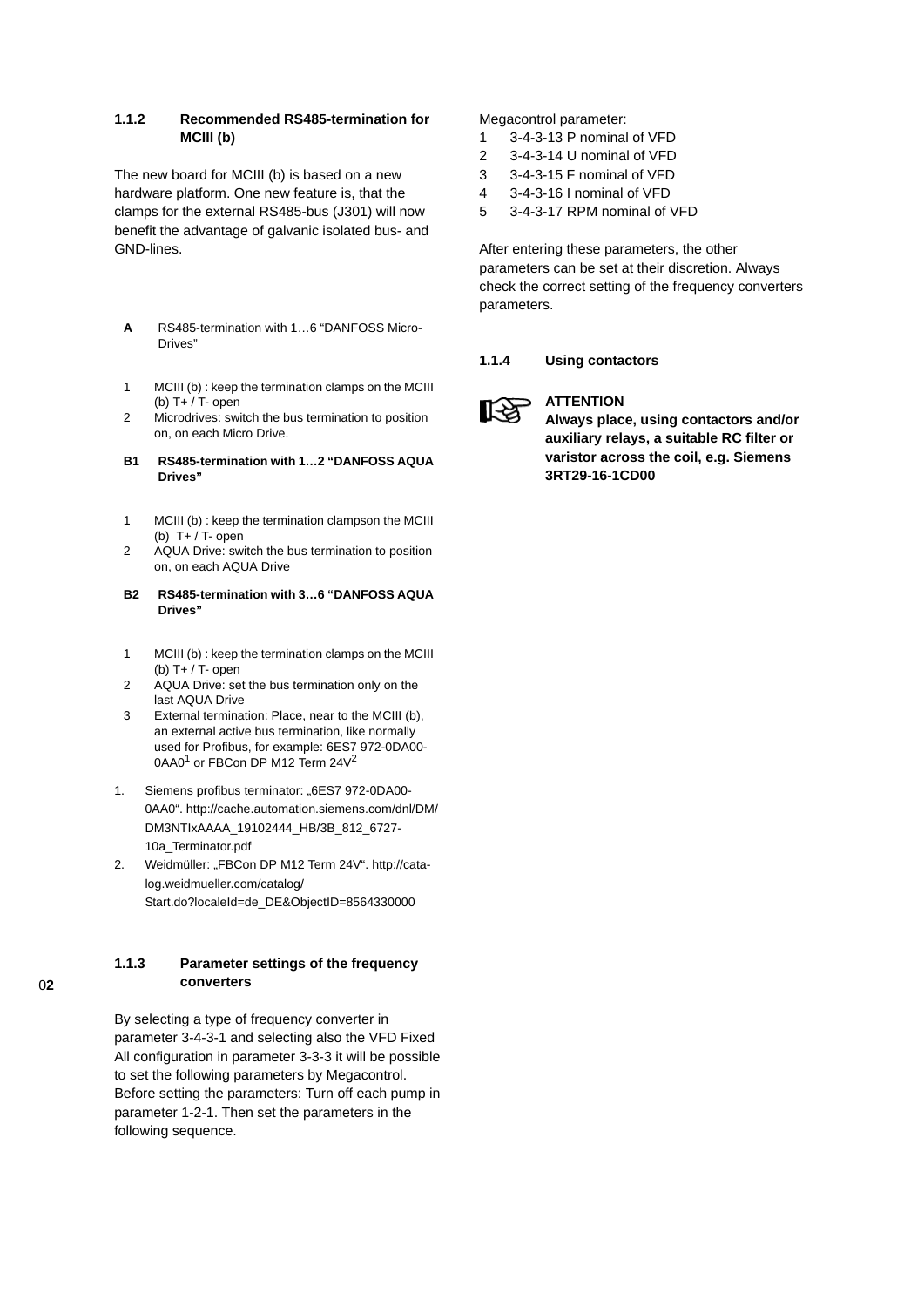## **2 Supplement bedienings- en bedrijfsvoorschriften bij BE000003512**

## **2.1 Aanvullende info. over de busverbinding RS485: J301 en het gebruik van een filter over een spoel van de magneetschakelaars / hulprelais**

**2.1.1 Bus communicatie verplaatst**

#### **ATTENTION**

‼िश्व

**Aansluitingen voor de buscommunicatie (RS485 A/B) naar de frequentieomvormer zijn verplaatst van J302 naar J301 (zie Fig. 1 Connections for bus communication (RS485 A/B))**





**Maak de frequentieomvormers spanningvrij voor het omschakelen van de jumpers van de frequentieomvormer. Wijzigingen in de DIPswitch instellingen van de eindafsluitweerstand worden pas van kracht na het uitschakelen en vervolgens weer inschakelen van de frequentieomvormer.**

**ATTENTION**

0**3**

*Figure 2: Aansluitingen voor de buscommunicatie (RS485 A/B)*

2. megacontrol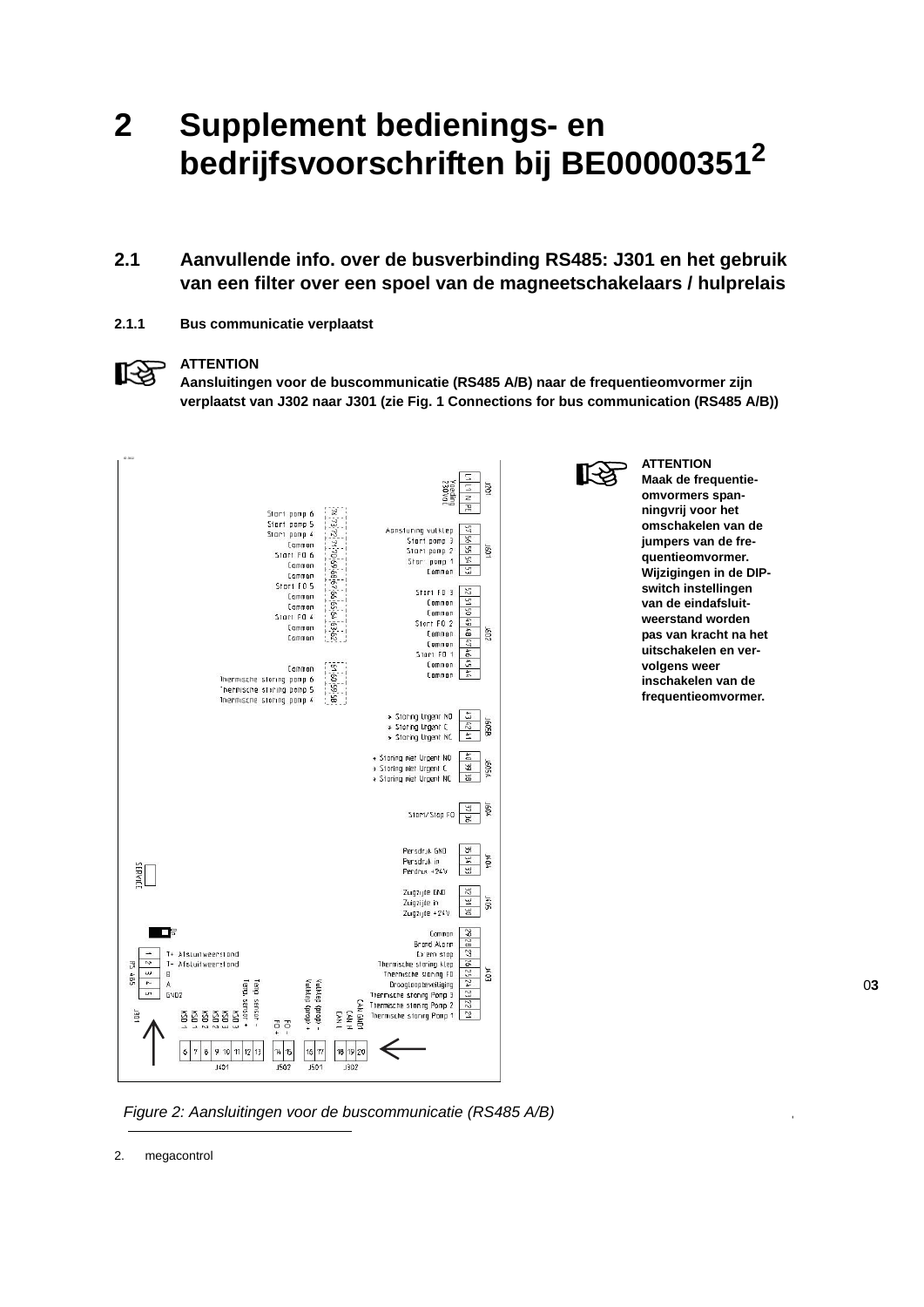#### **2.1.2 Aanbevolen RS485-eindafsluitklem voor de MCIII (b)**

De nieuwe printplaat voor MCIII (b) is gebaseerd op een nieuw hardware platform. Nieuw is dat de klemmen voor de Externe RS485-bus gebruik zullen maken van de galvanisch gescheiden bus- en aarde lijnen.

- **A** RS485-eindafsluiting bij 1…6 "DANFOSS Micro-Drives"
- 1 MCIII (b) : Laat de eindafsluitweerstand aan de MCIII (b) T+ / T- open;
- 2 Micro Drives: zet de eindafsluitweerstandjumper op "aan", aan iedere Micro Drive.
- **B1 RS485-eindafsluiting bij1…2 "DANFOSS AQUA Drives"**
- 1 MCIII (b) : Laat de eindafsluitweerstand aan de MCIII (b)  $T+ / T$ - open;
- 2 AQUA Drive: zet de eindafsluitweerstand op "aan", op iedere AQUA Drive
- **B2 RS485-eindafsluiting bij 3…6 "DANFOSS AQUA Drives"**
- 1 MCIII (b) : Laat de eindafsluitweerstand aan de MCIII (b) T+ / T- open;
- 2 AQUA Drive: zet de eindafsluiterweerstand op "aan", alleen op de laatste AQUA Drive;
- 3 Externe eindafsluiting: Plaats, in de nabijheid van de MCIII (b), een externe actieve bus afsluitweerstand, zoals gebruikelijk is bij de Profibus, bijvoorbeeld: 6ES7 972-0DA00-0AA0<sup>1</sup> or FBCon DP M12 Term  $24V<sup>2</sup>$
- 1. Siemens profibus terminator: "6ES7 972-0DA00-0AA0". http://cache.automation.siemens.com/dnl/DM/ DM3NTIxAAAA\_19102444\_HB/3B\_812\_6727- 10a\_Terminator.pdf
- 2. Weidmüller: "FBCon DP M12 Term 24V". http://catalog.weidmueller.com/catalog/ Start.do?localeId=de\_DE&ObjectID=8564330000

#### **2.1.3 Het parametreren van de frequentieomvormers**

In de configuratie VFD fixed all, parameter 3-3-3, is het mogelijk om het type frequentieomvormer, gekozen met parameter 3-4-3-1, te parametreren. Voordat de frequentieomvormers geparametreerd kunnen worden moet, in parameter 1-2-1, per pomp de pompmodus buitenbedrijf (uit) gekozen te worden. Bij het parametreren van de frequentieomvormers via de megacontrol moet de volgende volgorde van parametreren aangehouden worden. megacontrol parameter:

- 1 3-4-3-13 P nominal of VFD
- 2 3-4-3-14 U nominal of VFD
- 3 3-4-3-15 F nominal of VFD
- 4 3-4-3-16 I nominal of VFD
- 5 3-4-3-17 RPM nominal of VFD

Na het invoeren van de deze parameters kunnen de andere parameters naar eigen inzicht worden ingesteld. Er moet altijd een controle plaats te vinden of alle parameters in de frequentieomvormers juist zijn ingevoerd.

#### **2.1.4 Het gebruik van magneetschakelaars**



#### **ATTENTION**

**Bij gebruik van een magneetschakelaar en/of hulprelais moet er over de spoelaansluiting van deze onderdelen altijd een geschikt RC-filter of varistor geplaatst te worden. Bijvoorbeeld Siemens 3RT29-16-1CD00**



### **ATTENTION**

**Wijzigingen in de DIP-switch instellingen worden pas van kracht na het uitschakelen en vervolgens weer inschakelen van de frequentieomvormer.**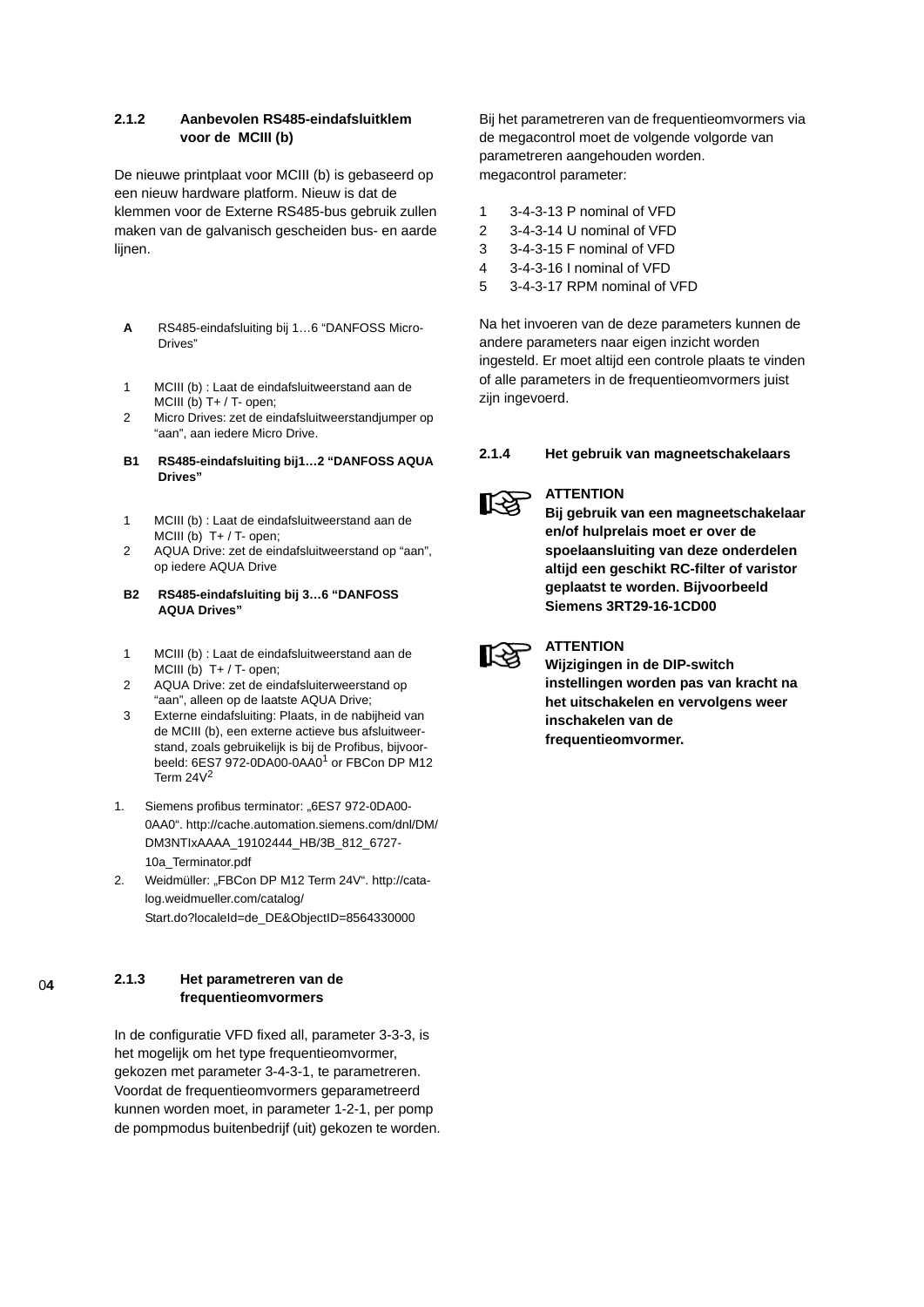# **3 Parameter list**

## **3.1 Parameter list**



**Level(read) e = every body s = service f = factory c = user Level(wright) e = every body s = service f = factory c = user n = none**



**3.1.1** Operation **Quick access button "pump"**)

*Table 1: Parameter list quick access pump*

| Parameter      |                        | (default = Bold)<br>Value                                                     | (read)<br>Level | Level (write)                              | Help text                                                                                                    |
|----------------|------------------------|-------------------------------------------------------------------------------|-----------------|--------------------------------------------|--------------------------------------------------------------------------------------------------------------|
| $\overline{1}$ | Operation              |                                                                               |                 |                                            | Operating status and information                                                                             |
| $1 - 1$        | System                 |                                                                               |                 |                                            | Information on the operating status and meas-<br>urements of the complete system                             |
| $1 - 1 - 1$    | System pressure        |                                                                               | е               | n                                          | Actual system pressure (discharge side)                                                                      |
| $1 - 1 - 2$    | System load            |                                                                               | e               | n.                                         | Actual load in % of all pumps in operation<br>(100% is one pump full speed)                                  |
| $1 - 1 - 3$    | <b>RDP</b> switch      | not present, present                                                          | е               | n.                                         | Presence of a run dry protection signal by<br>means of a pressure switch or float switch                     |
| $1 - 1 - 4$    | Inlet pressure         |                                                                               | е               | n                                          | Actual pressure at the inlet connection (suction<br>side)                                                    |
| $1 - 1 - 5$    | Level content in %     |                                                                               | e               | n.                                         | Actual water level in the receiver tank in % of<br>the content (Storage tank at suction side)                |
| $1 - 1 - 6$    | Level height           |                                                                               | е               | n                                          | Actual water height in the receiver tank (stor-<br>age tank at suction side)                                 |
| $1 - 1 - 7$    | Ambient temp.<br>(WSD) |                                                                               | e               | n                                          | Actual ambient temperature when temperature<br>sensor is available (WSD functionality)                       |
| $1 - 1 - 8$    | Digital inputs         | $0 = not active 1 = active$                                                   | s               | s                                          | Displaying the activity status of all the digital<br>inputs                                                  |
| $1 - 1 - 9.2$  | Position suppl.valve   | closed, open                                                                  | е               | n                                          | Position of the supply valve $1 =$ open $2 =$<br>closed                                                      |
| $1 - 1 - 9.1$  | Position suppl.valve   |                                                                               | е               | n                                          | Position of the supply valve proportional 0%<br>100%                                                         |
| $1 - 1 - 10$   | Power down speed       |                                                                               | s               | n                                          | Calculated power down speed if NFD is run-<br>ning in energy saving mode                                     |
| $1 - 1 - 11$   | state NFC              | nfdMax,nfdFinished,nfdGo-<br>ingDown, nfdStable-<br>Time, nfdInactive, nfdMin | f               | n.                                         | Shows the current state of the no flow detec-<br>tion.                                                       |
| $1 - 1 - 12$   | used setpoint          |                                                                               | f               | n                                          | used setpoint                                                                                                |
| $1 - 1 - 13$   | <b>NTC Temperature</b> |                                                                               | f               | n                                          | On board NTC temperature                                                                                     |
|                |                        |                                                                               |                 |                                            |                                                                                                              |
| $1 - 2$        | Pumps                  |                                                                               |                 |                                            | Information on the operating status and meas-<br>urements of the selected pump                               |
| $1 - 2 - 1$    | Operating mode         |                                                                               | е               | e                                          | Displaying operating mode of the selected<br>pump                                                            |
| $1 - 2 - 1$    | Pump number            | $\overline{\text{Min}}$ 1<br>Max 3                                            | e               | e                                          | Selection of the pump of which the operating<br>mode is required                                             |
| $1 - 2 - 1$    | Operating mode         | Disabled (off), Manual (on<br>10s), Automatic                                 | e               | $\mathsf{e}% _{t}\left( \mathsf{e}\right)$ | Operating mode of the selected pump (contin-<br>uous active) - Automatic - Manual (on) - Disa-<br>bled (off) |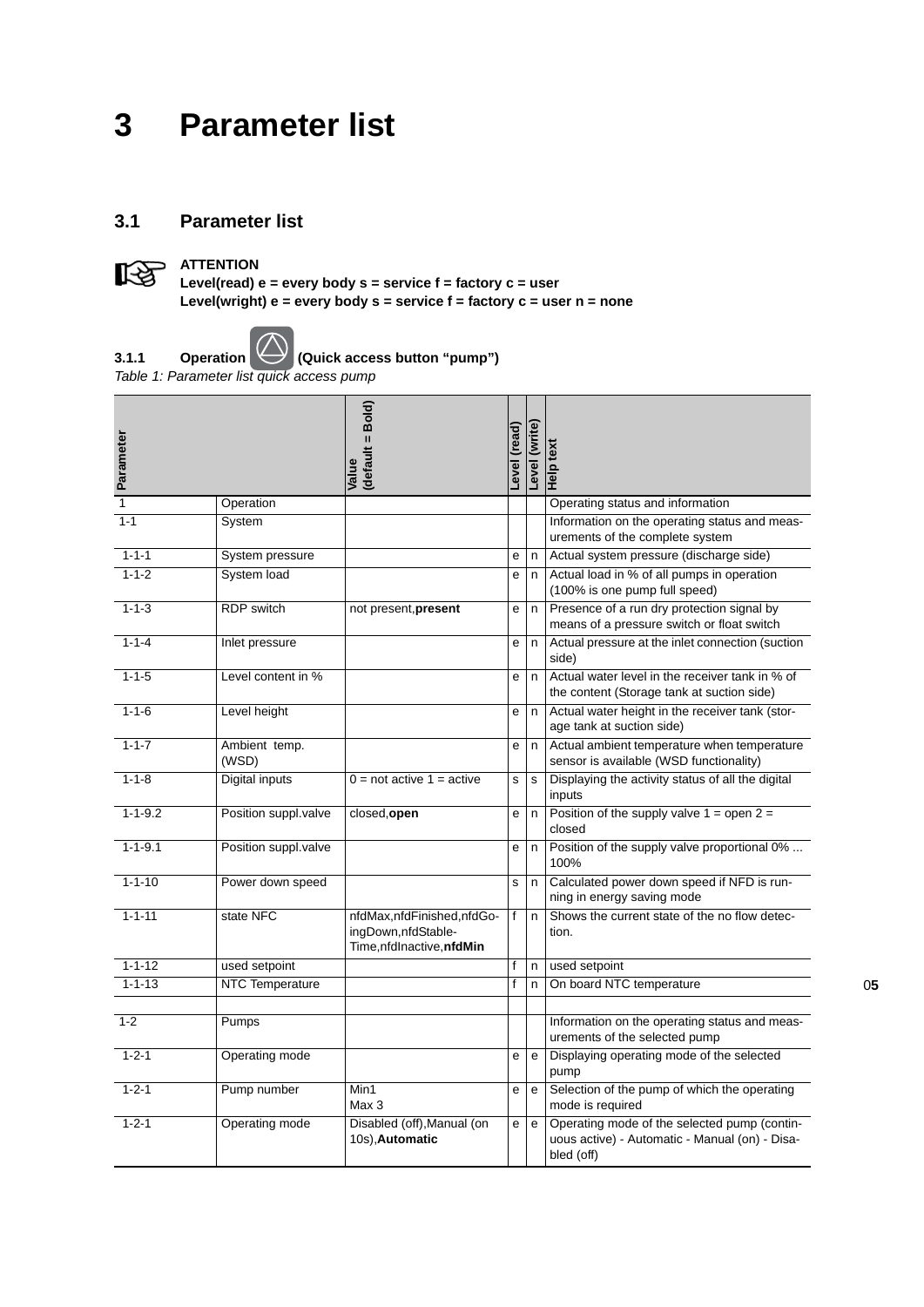| Parameter   |                                 | Bold)<br>(default<br>Value                  | read)<br>፪<br>٥ | (write)<br>Level | text<br><b>Help</b>                                                  |
|-------------|---------------------------------|---------------------------------------------|-----------------|------------------|----------------------------------------------------------------------|
| $1 - 2 - 2$ | Pump load                       |                                             | e               | n                | Displaying the load of the selected pump                             |
| $1 - 2 - 3$ | Thermal fail. flags             | $0 = \text{not}$ active $1 = \text{active}$ | s               | n.               | Displaying the activity status of all thermal pro-<br>tection inputs |
| $1 - 2 - 4$ | Running hours pump              |                                             | e               | n.               | Displaying the total running hours per pump in<br>НННННН ММ          |
| $1 - 2 - 5$ | Number of pump-<br>starts       |                                             | s               | n                | Displaying the total numbers of starts per<br>pump                   |
|             |                                 |                                             |                 |                  |                                                                      |
| $1 - 3$     | Time and statistics             |                                             |                 |                  | Operating time and statistics                                        |
| $1 - 3 - 1$ | Act runtime Op hours            |                                             | е               | n                | Operating hours of the system in HHHHHH                              |
| $1 - 3 - 2$ | Time to service                 |                                             | e               | n                | Period of time until next service / maintenance                      |
| $1 - 3 - 3$ | <b>Act Minimum Runt-</b><br>ime |                                             | е               | n                | Actual minimum pump runtime in seconds                               |



**3.1.2 Diagnosis (Quick access button** 

*Table 2: Parameter list traffic light*

| Paramete    |                        | Bold)<br>Value<br>(defa | read)<br>ত্<br>$\omega$ | ite<br>$\overline{\mathbf{v}}$<br>g<br>؋ | ext<br>≗<br>우                                               |
|-------------|------------------------|-------------------------|-------------------------|------------------------------------------|-------------------------------------------------------------|
| 2           | Diagnosis              |                         | e                       | C                                        | Monitoring and diagnosis                                    |
| $2 - 1$     | General                |                         | е                       | C                                        | General diagnosis and monitoring functions                  |
| $2 - 1 - 1$ | <b>Active Messages</b> |                         | e                       | C                                        | Actual failure and warning messages                         |
| $2 - 1 - 2$ | History                |                         | e                       | n                                        | History of all failure and warning messages                 |
| $2 - 1 - 3$ | Acknowledge All        |                         | е                       | e                                        | Accept / Acknowledge all failure and warning<br>messages    |
| $2 - 1 - 4$ | <b>Clear History</b>   |                         | s                       | s                                        | Deleting the history of all failure and warning<br>messages |

**3.1.3** Settings  $\overline{)}$  (Quick access button **"tool set")**

*Table 3: Parameter list tool set*

| ramete<br>ಸ         |                       | Bold)<br>Value<br>(defau                    | (read)<br>Level | (write)<br>Level | text<br><b>Help</b>                                                                                          |
|---------------------|-----------------------|---------------------------------------------|-----------------|------------------|--------------------------------------------------------------------------------------------------------------|
| 3                   | Settings              |                                             |                 |                  | Settings                                                                                                     |
| $3 - 1$             | HMI                   |                                             |                 |                  | Human Machine Interface (HMI)                                                                                |
| $3 - 1 - 1$         | <b>Basic settings</b> |                                             |                 |                  | Basic settings for HMI                                                                                       |
| $3 - 1 - 1 - 1$     | Language              | Francais, Nederlands, Deut-<br>sch, English | $\mathsf{e}$    | e                | Language settings                                                                                            |
| $3 - 1 - 1 - 2$     | <b>Backlight</b>      |                                             |                 |                  | <b>Backlight settings</b>                                                                                    |
| $3 - 1 - 1 - 2 - 1$ | Mode                  | Timed off, Always on                        | e               | e                | The configuration of the display backlight<br>(Note: a long-term illumination will shorten the<br>life time) |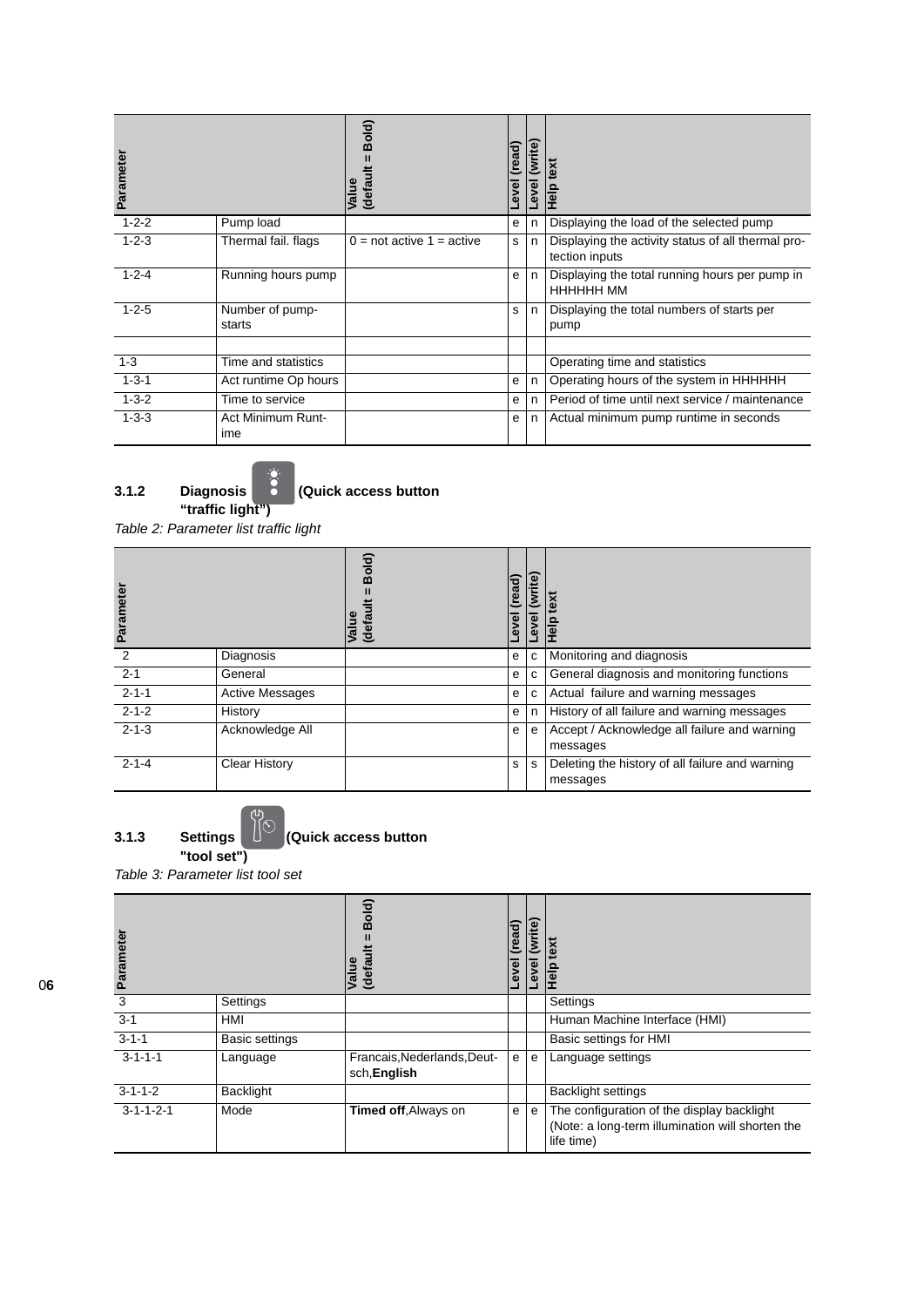| Parameter           |                           | (default = Bold)<br>Value                                           | Level (read) | Level (write) | Help text                                                                                            |
|---------------------|---------------------------|---------------------------------------------------------------------|--------------|---------------|------------------------------------------------------------------------------------------------------|
| $3 - 1 - 1 - 2 - 2$ | <b>Backlight Time</b>     | <b>Min. 10</b><br>600<br>Max 999                                    | е            | $\mathbf s$   | Timer setting for automatic ending the back-<br>light after use                                      |
| $3 - 1 - 1 - 3$     | Displayed units           |                                                                     |              |               | Setting of the required units in which the sys-<br>tem values will be displayed                      |
| $3 - 1 - 1 - 3 - 1$ | Pressure                  | mwc,feet,PSI,bar,kPa                                                | е            | s             | Unit for the pressure values                                                                         |
| $3 - 1 - 1 - 3 - 2$ | Height                    | $m,$ cm                                                             | е            | s             | Unit for the values of the water level height in<br>the receiver tank (storage tank at suction side) |
| $3 - 1 - 1 - 3 - 3$ | Temperature               | $F_{c}$                                                             | е            | $\mathbf s$   | Unit of the temperature when temperature sen-<br>sor is available (WSD functionality)                |
| $3 - 1 - 1 - 4$     | <b>LCD Contrast</b>       |                                                                     | е            | e             | Setting of the LCD contrast                                                                          |
| $3 - 1 - 1 - 4$     | contrast                  | Min. 5<br>13<br>Max 20                                              | е            | e             |                                                                                                      |
| $3 - 1 - 2$         | Fieldbus                  |                                                                     |              |               | <b>Fieldbus Settings</b>                                                                             |
| $3 - 1 - 2 - 1$     | <b>Fieldbus Type</b>      | Modbus, Profibus, no mod-<br>ule                                    | е            | $\mathbf e$   | Type of the connected fieldbus module                                                                |
| $3 - 1 - 4$         | Logo                      |                                                                     |              |               | Setting of the required logo at system (reboot)                                                      |
| $3 - 1 - 4 - 1$     | Logo                      | None,                                                               | s            | s             | Setting of the required logo at system (reboot                                                       |
| $3 - 2$             | Device                    |                                                                     |              |               | Device-specific settings                                                                             |
| $3 - 2 - 1$         | Login                     |                                                                     |              |               | Login to have access to the required user level                                                      |
| $3 - 2 - 1 - 1$     | PIN                       |                                                                     | е            | n             | Enter access level and personal identification<br>number                                             |
| $3 - 2 - 1 - 1$     | <b>Access Level</b>       | Service Level, factory<br>Level, User Level                         | е            | e             | <b>Access Level</b>                                                                                  |
| $3 - 2 - 1 - 1$     | PIN acceptance            | Max. 9999                                                           | е            | e             | PIN acceptance message                                                                               |
| $3 - 2 - 1 - 1$     | Login                     | Login failed, Login ok                                              | е            | e             | Login                                                                                                |
| $3 - 2 - 1 - 1.2$   | <b>PIN</b>                |                                                                     | f            | n             |                                                                                                      |
| $3 - 2 - 1 - 1.2.1$ | <b>Access Level</b>       | Service Level, Develop-<br>ment Level, Factory<br>Level, User Level | $\mathsf{f}$ | $\mathsf{f}$  |                                                                                                      |
| $3 - 2 - 1 - 1.2.2$ | PIN acceptance            | Max. 9999                                                           | f            | $\mathsf{f}$  |                                                                                                      |
| $3 - 2 - 1 - 1.2.2$ | Login                     | Login failed, Login ok                                              | f            | е             |                                                                                                      |
| 3-2-1-2             | Login required            | yes,no                                                              | с            | c             | Setting of the required logo at system (reboot                                                       |
| $3 - 2 - 2$         | Service                   |                                                                     |              |               | Service settings                                                                                     |
| $3 - 2 - 2 - 1$     | Factory setting           |                                                                     | С            | с             | Reset to factory basic / default parameter set-<br>tings                                             |
| $3 - 2 - 2 - 1$     | Reset default param.      | No set available, Reset ok                                          | С            | с             | Reset to basic / default parameter settings                                                          |
| $3 - 2 - 2 - 2$     | <b>Reset Srv Interval</b> |                                                                     | s            | s             | Reset the service interval                                                                           |
| $3 - 2 - 2 - 2$     | <b>Reset Srv Interval</b> | Failed, OK                                                          | s            | s             | Reset the service interval                                                                           |
| $3 - 2 - 2 - 3$     | Customer setting          |                                                                     | С            | c             | Load locally saved parameters                                                                        |
| $3 - 2 - 2 - 3$     | Load loc. param.          | No set available, Reset ok                                          | С            | с             | Load locally saved parameters                                                                        |
| $3 - 2 - 2 - 4$     | Save custom. setting      |                                                                     | С            | c             | Save of the customer setting                                                                         |
| $3 - 2 - 2 - 5$     | Save factory setting      |                                                                     | f            | f             | Save of the factory settings                                                                         |
| $3 - 2 - 2 - 6$     | Default setting           |                                                                     | s            | s             | Reset to default setting                                                                             |
| $3 - 2 - 2 - 6$     | Reset default param.      |                                                                     | s            | s             | Reset to basic / default parameter settings                                                          |
| $3 - 2 - 2 - 7$     | Edit Pump Opera. hrs      |                                                                     | s            | s             | Edit Pumps operating hours                                                                           |
| $3 - 2 - 2 - 7$     | Pump number               | 1<br>3                                                              | s            | s             | Pump number                                                                                          |
| $3 - 2 - 2 - 7$     | Hours                     |                                                                     | s            | s             | Hours                                                                                                |
| $3 - 2 - 2 - 7$     | <b>Minutes</b>            |                                                                     | s            | s             | Minutes                                                                                              |
| $3 - 2 - 2 - 7$     | Seconds                   |                                                                     | s            | s             | Seconds                                                                                              |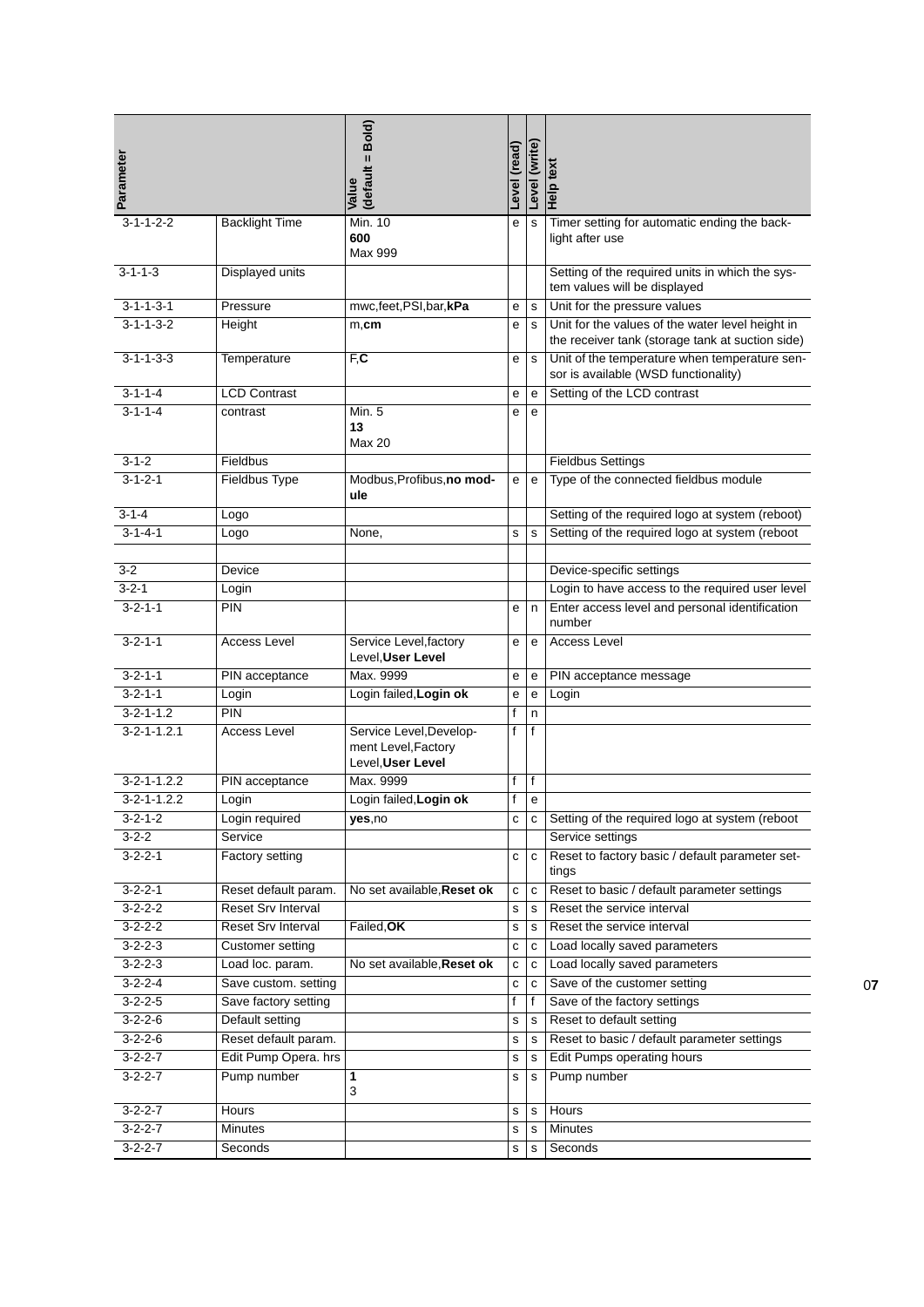| Parameter               |                          | (default = Bold)<br>Value                                                                         | Level (read) | Level (write) | Help text                                                                                                  |
|-------------------------|--------------------------|---------------------------------------------------------------------------------------------------|--------------|---------------|------------------------------------------------------------------------------------------------------------|
| $3 - 2 - 2 - 8$         | Reset Sys. Oper. hrs     |                                                                                                   | s            | $\mathbf s$   | Reset the system operating hours                                                                           |
| $3 - 2 - 2 - 8$         | Reset Oper. hours        | Failed, OK                                                                                        | s            | $\mathbf s$   | Reset the system operating hours                                                                           |
| $3 - 2 - 3$             | <b>Factory Test</b>      |                                                                                                   | $\mathsf{f}$ | f             |                                                                                                            |
| $3 - 2 - 3 - 1$         | <b>Factory Test</b>      |                                                                                                   | $\mathsf{f}$ | $\mathsf{f}$  |                                                                                                            |
| $3 - 2 - 3 - 1$         | Test result              | Passed, Failed                                                                                    | f            | $\mathsf{f}$  |                                                                                                            |
|                         |                          |                                                                                                   |              |               |                                                                                                            |
| $3-3$                   | Configuration            |                                                                                                   |              |               | System configuration                                                                                       |
| $3 - 3 - 1$             | Number of pumps          | Min. 1<br>Max. 6                                                                                  | е            | $\mathbf s$   | Total number of pumps in the system                                                                        |
| $3 - 3 - 2$             | Inlet                    | Level / valve prop., Level /<br>valve on-off, Flow Con-<br>trol, Pressure, Switch                 | e            | $\mathbf S$   | Setting of the applicable configuration at the<br>inlet connection (suction side of the system)            |
| $3 - 3 - 3$             | Discharge                | VFD fixed all, VFD chang-<br>over, Two jockey, One<br>jockey, Fixed speed                         | e            | $\mathbf s$   | Setting of the applicable configuration at the<br>discharge connection (pressure side of the<br>system)    |
| $3 - 3 - 4$             | <b>WSD</b>               | Temperature, 3 tanks +<br>$temp, 2$ tanks + temp, 1 tank<br>+ temp,3 tanks,2 tanks,1<br>tank, OFF | e            | $\mathbf s$   | Setting of the applicable configuration of the<br>WSD: (membrane tank refreshments and<br>ambient temp.)   |
| $3 - 3 - 5$             | Leakage detection        | <b>OFF</b><br>on                                                                                  | e            | $\mathbf s$   | Leakage detection                                                                                          |
| $3 - 3 - 6$             | <b>MPO Functionality</b> | ON, OFF                                                                                           | f            | f             | Synchron pump operation                                                                                    |
| $3 - 3 - 7$             | PumpMode int/ext         | External, Internal                                                                                | е            | $\mathbf s$   | Pump mode is either Internaly (Via HMI or<br>Service) or externaly (via digital input)<br>changed.         |
|                         |                          |                                                                                                   |              |               |                                                                                                            |
| $3 - 4$<br>$3 - 4 - 1$  | System settings          |                                                                                                   |              |               | System parameter settings                                                                                  |
|                         | Inlet                    |                                                                                                   |              |               | Parameter setting for the inlet connection (suc-<br>tion side of the system)                               |
| $3 - 4 - 1 - 1$         | Sensor press. 4 mA       | $-100$<br>Max. 1000                                                                               | е            | $\mathbf s$   | Measured value at 4mA                                                                                      |
| $3 - 4 - 1 - 2$         | Sensor press. 20 mA      | Min. 1000<br>Max. 9999                                                                            | е            | s             | Measured value at 20mA                                                                                     |
| $3 - 4 - 1 - 4$         | Level config             |                                                                                                   |              |               | Parameter setting for the level control in the<br>receiver tank (storage tank at suction side)             |
| $3 - 4 - 1 - 4 - 1$     | 0% level                 | Max. 99                                                                                           | е            | s             | Lowest possible level in the receiver tank at<br>which no air is sucked in. In relation to the bot-<br>tom |
| $3-4-1-4-2$             | <b>100% level</b>        | Min. 200<br>Max. 999                                                                              | е            | $\mathbf s$   | Highest possible level in the receiver tank<br>before overflow is triggered. In relation to the<br>bottom. |
| $3 - 4 - 1 - 4 - 3$     | Sensor level             | Min. - 100<br>Max. 999                                                                            | e            | $\mathbf s$   | The position where the level sensor is located<br>in the receiver tank. In relation to the bottom.         |
| $3-4-1-4-4$             | Low level shut down      | <b>Min. 10</b><br>Max. 99                                                                         | е            | $\mathbf s$   | Low water level to protect the pumps for dry<br>running. (system shut down)                                |
| $3-4-1-4-5$             | Low level reset          | Min. 15<br>Max. 99                                                                                | е            | s             | Reset level to reset the system after low level<br>shut down                                               |
| $3 - 4 - 1 - 4 - 6$     | Critical water level     | Min. 30<br>Max. 99                                                                                | е            | s             | Critical level at which the tank threatens to<br>become empty. (back-up storage left)                      |
| $3-4-1-4-7$             | High water level         | Min. 105<br>Max. 199                                                                              | е            | $\mathbf s$   | High water level at which the tank threatens to<br>become over-full                                        |
| $3-4-1-4-8$             | Threshold                |                                                                                                   |              |               | Menu for having one or two extra contacts<br>switched at a level set as required                           |
| $3 - 4 - 1 - 4 - 8 - 1$ | Threshold 1 ON           | Min. 50<br>Max. 99                                                                                | f            | $\mathbf s$   | Water level at which the relays output<br>becomes high                                                     |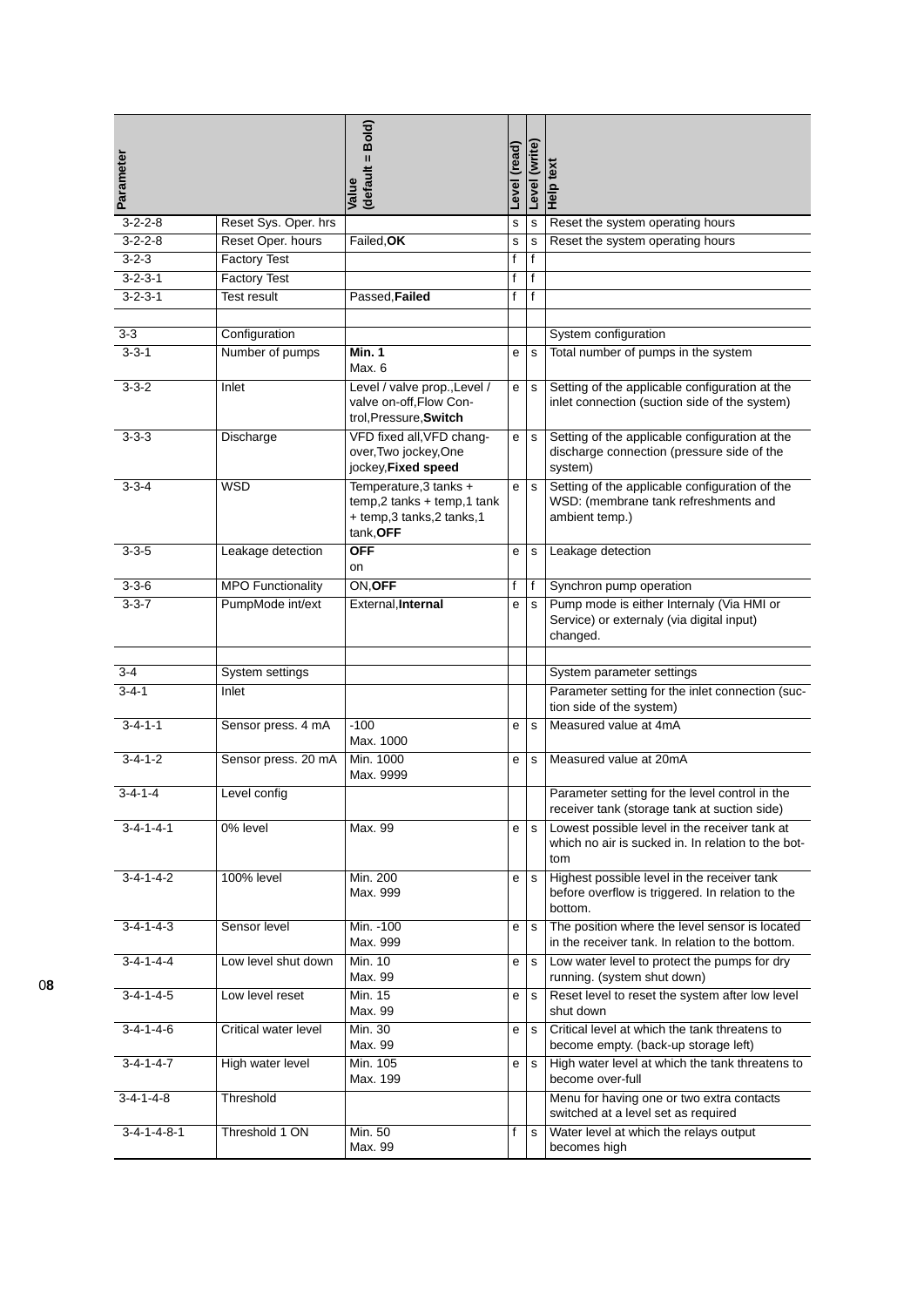| Parameter                |                         | (default = Bold)<br>Value | Level (read) | Level (write) | Help text                                                                                                       |
|--------------------------|-------------------------|---------------------------|--------------|---------------|-----------------------------------------------------------------------------------------------------------------|
| $3 - 4 - 1 - 4 - 8 - 2$  | Threshold 1 OFF         | Min. 50<br>Max. 99        | f            | $\mathbf s$   | Water level at which the relays output<br>becomes low                                                           |
| $3 - 4 - 1 - 4 - 8 - 3$  | Threshold 2 ON          | Min. 40<br>Max. 99        | f            | $\mathbf s$   | Water level at which the relays output<br>becomes high                                                          |
| $3 - 4 - 1 - 4 - 8 - 4$  | Threshold 2 OFF         | Min. 40<br>Max. 99        | f            | s             | Water level at which the relays output<br>becomes low                                                           |
| $3-4-1-4-9$              | Supply valve ON/<br>OFF |                           |              |               | The supply valve open/closed with which the<br>receiver tank is filled                                          |
| $3 - 4 - 1 - 4 - 9 - 1$  | Level 1 open            | <b>Min. 70</b><br>Max. 99 | е            | $\mathbf s$   | Level in the receiver tank at which the supply<br>valve is opened                                               |
| $3 - 4 - 1 - 4 - 9 - 2$  | Level 1 closed          | Min. 90<br>Max. 99        | е            | s             | Level in the receiver tank at which the supply<br>valve is closed                                               |
| $3 - 4 - 1 - 4 - 9 - 3$  | Level 1A open           | Min. 90<br>Max. 99        | e            | $\mathbf s$   | Alternative level (Clock alternated) in the<br>receiver tank at which the supply valve is<br>opened             |
| $3 - 4 - 1 - 4 - 9 - 4$  | Level 1A closed         | Min. 60<br>Max. 99        | е            | $\mathbf s$   | Alternative level (Clock alternated) in the<br>receiver tank at which the supply valve is<br>closed             |
| $3-4-1-4-10$             | Supply valve prop.      |                           |              |               | The supply valve proportional opened with<br>which the receiver tank is filled                                  |
| $3 - 4 - 1 - 4 - 10 - 1$ | Level setpoint 1        | <b>Min. 80</b><br>Max. 99 | е            | $\mathbf s$   | Maximum level in the receiver tank at which<br>the proportional valve is fully closed                           |
| $3 - 4 - 1 - 4 - 10 - 2$ | Level setpoint 1A       | Min. 40<br>Max. 99        | е            | $\mathbf s$   | Alternative level (Clock alternated) in the<br>receiver tank at which the proportional valve is<br>fully closed |
| $3 - 4 - 1 - 4 - 10 - 3$ | <b>Hysteresis</b>       | Min. 15<br>Max. 99        | е            | $\mathbf s$   | Differential level in the receiver tank at which<br>the proportional valve is fully opened                      |
| $3-4-1-4-10-4$           | Sample time             | Min. 10<br>Max. 99        | е            | s             | Time between the level measurements control-<br>ling the proportional valve position                            |
| $3 - 4 - 1 - 5$          | Auto. Setpoint Redu.    |                           |              |               | Automatic setpoint reduction by low inlet pres-<br>sure                                                         |
| $3 - 4 - 1 - 5 - 1$      | <b>ASR</b> function     | ON, OFF                   | e            | s             | Automatic setpoint reduction function                                                                           |
| $3-4-1-5-2$              | Inlet Set point         | Min. 100<br>Max. 400      | е            | s             | Inlet setpoint used for automatic reduction by<br>low inlet pressure                                            |
| $3 - 4 - 1 - 5 - 3$      | Proportional const.     | Min. 3<br>Max.10          | е            | s             | Proportional amplification factor the system<br>pressure is controlled with                                     |
| $3 - 4 - 1 - 5 - 4$      | Integral time           | Min. 0.9<br>Max. 60       | е            | s             | Speed with which the deviation of the required<br>system pressure is adjusted                                   |
| $3-4-1-5-5$              | Differential time       | Max. 99.99                | е            | $\mathbf s$   | The level of damping with which the deviation<br>of the required system pressure is controlled                  |
| $3 - 4 - 1 - 5 - 6$      | ARW delay factor        | Min. 5<br>Max. 100        | f            | l f           | Setting for ARW control, sampletime factor<br>tarw $>= 5$ * ts                                                  |
| $3 - 4 - 1 - 5 - 7$      | Differential time       |                           |              |               | The level of damping with which the deviation<br>of the required system pressure is controlled                  |
| $3 - 4 - 1 - 5 - 8$      | ARW delay factor        |                           |              |               | Setting for ARW control, sampletime factor<br>tarw $>= 5$ * ts                                                  |
| $3-4-1-5-9$              | Switch On time          |                           |              |               | Switching on time after Automatic setpoint<br>reduction shutdown alarm                                          |
| $3 - 4 - 1 - 5 - 10$     | Switch On time          |                           |              |               | Shutdown is not actived if the inlet pressure is<br>not less then set value for switch-off time                 |
| $3-4-2$                  | Discharge               |                           |              |               | Discharge pressure settings                                                                                     |
| $3-4-2-1$                | Sensor press. 4 mA      | Min. - 100<br>Max. 1000   | e            | $\mathbf s$   | Measured value at 4mA                                                                                           |
| $3 - 4 - 2 - 2$          | Sensor press. 20 mA     | Min. 1000<br>Max. 9999    | е            | s             | Measured value at 20mA                                                                                          |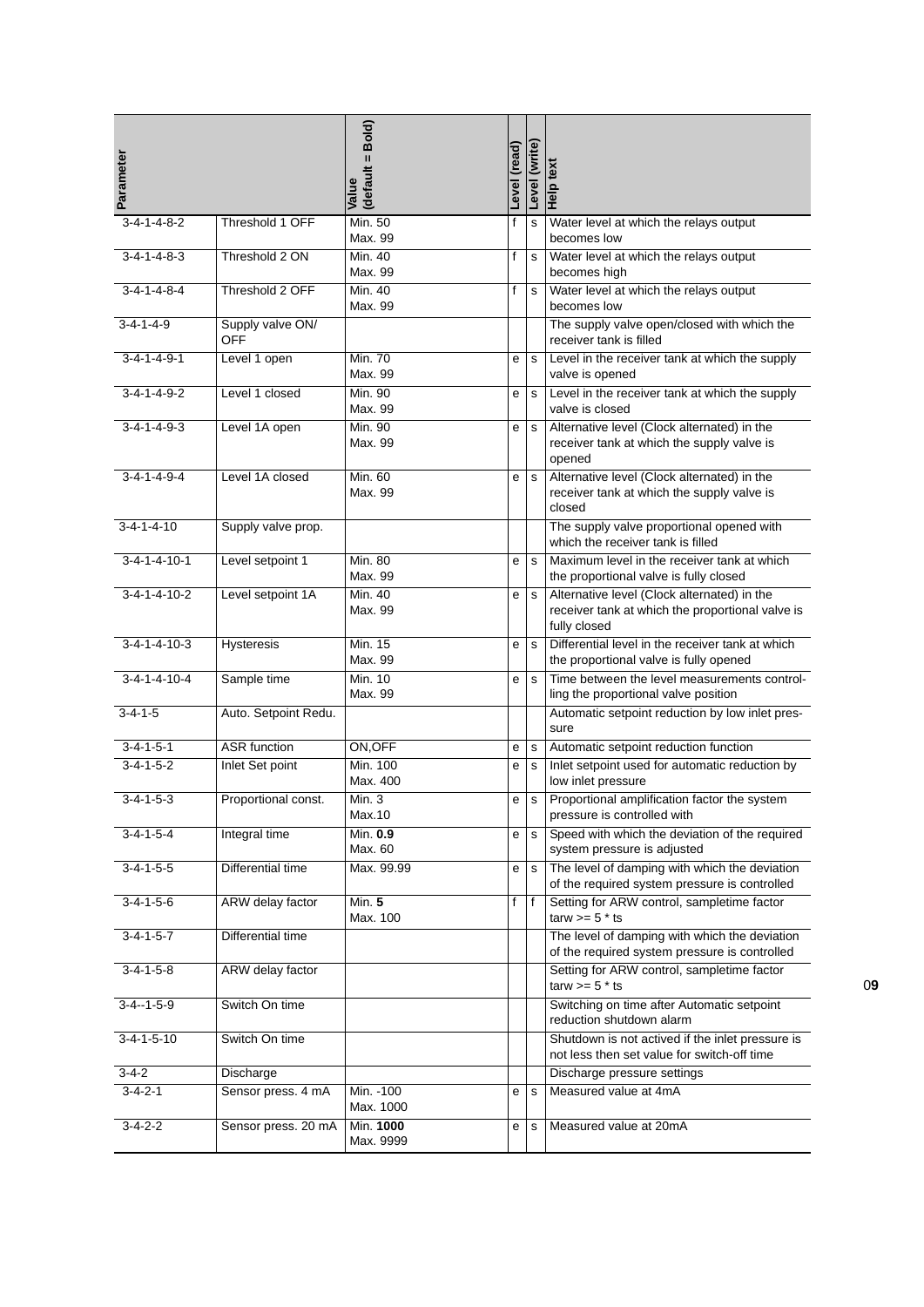| Parameter           |                                | (default = Bold)<br>Value                                                                            | Level (read) | Level (write) | Help text                                                                                                   |
|---------------------|--------------------------------|------------------------------------------------------------------------------------------------------|--------------|---------------|-------------------------------------------------------------------------------------------------------------|
| $3 - 4 - 2 - 3$     | Pumps ON sensor<br>fail        | Max.3                                                                                                | е            | s             | Number of pumps that is started in case of a<br>failure of the pressure sensor on the discharge<br>side.    |
| $3 - 4 - 2 - 4$     | Max power                      | Min. 600<br>Max. 600                                                                                 | е            | s             | Limitation of the maximum power / maximum<br>system load (1 pump is 100%)                                   |
| $3 - 4 - 2 - 5$     | Max power ext. oper.           | Min. 600<br>Max. 600                                                                                 | e            | $\mathbf s$   | Limitation of the maximum power / maximum<br>system load, when external power supply<br>operation is active |
| $3 - 4 - 2 - 6$     | Damp. Time P. Sen-<br>sor      | Min. 100<br>200<br>Max. 2000                                                                         | f            | f             | Damping time for smoothing the measured<br>value, to compensate peaks in the measured<br>values             |
| $3 - 4 - 3$         | Variable freq. drive           |                                                                                                      |              |               | Configuration of variable frequency drive                                                                   |
| $3 - 4 - 3 - 1$     | Communication                  | Danfoss AquaDrive, Dan-<br>foss MicroDrive, Danfoss<br>VLT 2800, PumpDrive, Ana-<br>log 4-20mA, None | e            | s             | Configuration of the communication protocol of<br>the frequency converter                                   |
| $3 - 4 - 3 - 2$     | Proportional const.            | 3<br>Max. 100                                                                                        | e            | s             | Proportional amplification factor the system<br>pressure is controlled with                                 |
| $3 - 4 - 3 - 3$     | Integral time                  | 0.9<br>Max. 60                                                                                       | е            | s             | Speed with which the deviation of the required<br>system pressure is adjusted                               |
| $3 - 4 - 3 - 4$     | Differential time              | Max. 99.99<br>0                                                                                      | e            | $\mathbf s$   | The level of damping with which the deviation<br>of the required system pressure is controlled              |
| $3 - 4 - 3 - 5$     | No flow detection              |                                                                                                      |              |               |                                                                                                             |
| $3 - 4 - 3 - 5 - 1$ | No flow bandwith               | 6<br>Max. 50                                                                                         | s            | s             | Bandwith of the no flow detection                                                                           |
| $3 - 4 - 3 - 5 - 2$ | No flow time                   | 16<br>Max. 60                                                                                        | s            | s             | Time of the no flow detection in s                                                                          |
| $3 - 4 - 3 - 5 - 3$ | No flow step                   | 1<br>Max. 50                                                                                         | $\mathbf s$  | $\mathbf s$   | Step height of the no flow detection in %                                                                   |
| $3 - 4 - 3 - 5 - 4$ | No flow max. power             | Min. 1<br>Max. 100                                                                                   | s            | s             | No flow detection is active below this Pump<br>load in %                                                    |
| $3 - 4 - 3 - 9$     | <b>VFD Ramp-Up</b>             | Min. 0.1<br>3<br>Max. 999                                                                            | е            | s             | Setting of the ramp-up of the VFD                                                                           |
| $3 - 4 - 3 - 10$    | VFD Ramp-Down                  | Min. 0.1<br>3<br>Max. 999                                                                            | е            | s             | Setting of the ramp-down of the VFD                                                                         |
| $3 - 4 - 3 - 11$    | VFD min. frequency             | Min. 30<br>Max. 50                                                                                   | e            | s             | Minimum frequency of the VFD                                                                                |
| $3 - 4 - 3 - 12$    | VFD max. frequency             | Min. 30<br>50<br>Max. 60                                                                             | e            | s             | Maximum frequency of the VFD                                                                                |
| $3-4-3-13$          | P nominal of VFD               | 1500<br>Max. 100000                                                                                  | е            | s             | nominal power of the VFD                                                                                    |
| $3 - 4 - 3 - 14$    | U nominal of VFD               | 400<br>Max. 500                                                                                      | e            | s             | nominal voltage of the VFD                                                                                  |
| $3-4-3-15$          | F nominal of VFD               | Min. 50<br>Max. 60                                                                                   | е            | s             | nominal frequency of the VFD                                                                                |
| $3 - 4 - 3 - 16$    | I nominal of VFD               | 4.4<br>Max. 450                                                                                      | е            | s             | nominal current of the VFD                                                                                  |
| $3 - 4 - 3 - 17$    | RPM nominal of VFD             | 2880<br>Max. 10000                                                                                   | e            | $\mathbf s$   | nominal speed of the VFD                                                                                    |
| $3 - 4 - 3 - 18$    | <b>BCC Failure</b><br>DelayCnt | 1<br>Max. 200                                                                                        | f            | f             | <b>BCC Failure Delay Count</b>                                                                              |
| $3 - 4 - 3 - 19$    | ARW delay factor               | <b>Min. 5</b><br>Max. 100                                                                            | f            | f             | Setting for ARW control, sampletime factor<br>tarw $>= 5$ * ts                                              |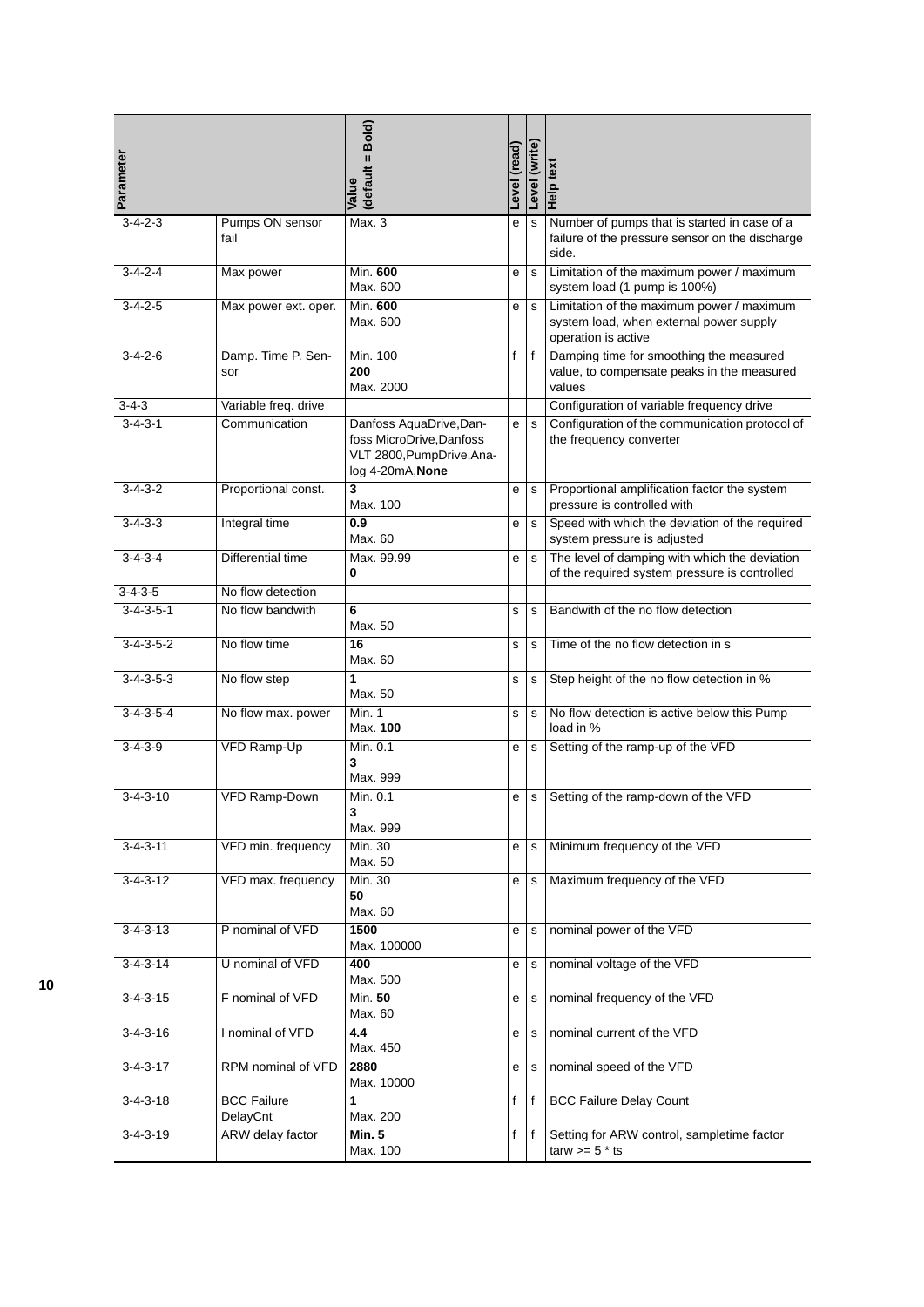| Parameter           |                          | (default = Bold)<br>Value                              | Level (read) | Level (write) | Help text                                                                  |
|---------------------|--------------------------|--------------------------------------------------------|--------------|---------------|----------------------------------------------------------------------------|
| $3 - 4 - 3 - 20$    | Motor Speed Unit         | Hz, RPM                                                | е            | s             | Unit of motor speed                                                        |
| $3 - 4 - 3 - 21$    | Digital I/P 33 func.     | Coasting stop inv., No<br><b>Function</b>              | е            | $\mathbf s$   | Selection of digital input                                                 |
| $3-4-3-22$          | Digital I/P 29 func.     | Jog Function, Jog Func-<br>tion, No Function           | e            | $\mathbf S$   | Selection of digital input                                                 |
| $3 - 4 - 3 - 23$    | Jog frequency            | Min. 30<br>Max. 50                                     | е            | s             | Motor speed manual mode                                                    |
| $3 - 4 - 3 - 24$    | Jog ramp time            | Min. 0.05<br>5<br>Max. 3600                            | e            | $\mathbf s$   | Ramp time                                                                  |
| $3-4-3-25$          | Costing select           | Digital Or Bus, Digital And<br>Bus, Bus, Digital Input | e            | s             | Selection manual mode                                                      |
| $3 - 4 - 3 - 26$    | Start select             | Digital Or Bus, Digital And<br>Bus, Bus, Digital Input | e            | $\mathbf s$   | Selection start signal                                                     |
| $3 - 4 - 3 - 27$    | Slip Compensation        |                                                        |              |               | Slip Compensation of the VFD                                               |
| $3-4-3-27$          | <b>Slip Compensation</b> | Min. - 400<br>0<br>Max. 399                            | e            | $\mathbf s$   | Slip Compensation of the VFD                                               |
| $3 - 4 - 4$         | <b>WSD</b> settings      |                                                        |              |               | WSD functionality settings                                                 |
| $3 - 4 - 4 - 1$     | Nbr of refreshments      | 30<br>Max. 99                                          | e            | $\mathbf{s}$  | Numbers of refreshments of the membrane<br>tank. (water entering the tank) |
| $3 - 4 - 4 - 2$     | Refresh time span        | $\overline{24}$<br>Max. 999                            | е            | $\mathbf s$   | Time span of the numbers of refreshments                                   |
| $3-4-4-3$           | Average room temp.       | 25<br>Max. 50                                          | е            | s             | Average (pump) room temperature.                                           |
| $3 - 4 - 4 - 4$     | Room temp. time<br>span  | 24<br>Max. 999                                         | е            | $\mathbf s$   | Time span of average (pump) room tempera-<br>ture                          |
| $3 - 4 - 5$         | <b>MPO</b> settings      |                                                        |              |               |                                                                            |
| $3 - 4 - 5 - 1$     | High Load Profile        | Cube, Linear                                           | с            | C             | High load profile                                                          |
| $3 - 4 - 5 - 2$     | <b>Rated Freq</b>        | Min. 45<br>50<br>Max. 65                               | е            | $\mathbf s$   |                                                                            |
| $3 - 4 - 5 - 3$     | Switch On Freq.          | Min. 31<br>49<br>Max. 50                               | е            | $\mathbf s$   |                                                                            |
| 3-4-5-4             | Switch Off Freq.         | Min. 30<br>31<br>Max. 49                               | е            | s             |                                                                            |
| $3-4-5-5$           | Cubic setting            |                                                        |              |               | <b>Cubic Paramter settings</b>                                             |
| $3-4-5-5-1$         | Power 1                  | Min. 1.5<br>Max. 100                                   | e            | $\mathbf s$   |                                                                            |
| $3 - 4 - 5 - 5 - 2$ | Power 2                  | Min. 1.5<br>Max. 100                                   | е            | s             |                                                                            |
| $3-4-5-6$           | <b>Linear setting</b>    |                                                        |              |               | Linear Paramter settings                                                   |
| $3 - 4 - 5 - 6 - 1$ | Power 1                  | Min. 1.5<br>Max. 100                                   | e            | $\mathbf s$   |                                                                            |
| $3-4-5-6-2$         | Power 2                  | Min. 1.5<br>Max. 100                                   | e            | $\mathbf s$   |                                                                            |
| $3 - 4 - 5 - 6 - 3$ | Power <sub>3</sub>       | Min. 1.5<br>Max. 100                                   | е            | s             |                                                                            |
| $3-4-5-6-4$         | Power 4                  | Min. 1.5<br>Max. 100                                   | e            | $\mathbf s$   |                                                                            |
| $3-4-5-7$           | Motor settings           |                                                        |              |               | Motor Paramter settings                                                    |
| $3-4-5-7-1$         | Rated Motor Power        | Min. 1.5<br>Max. 110                                   | e            | ${\tt S}$     | Motor rating plate                                                         |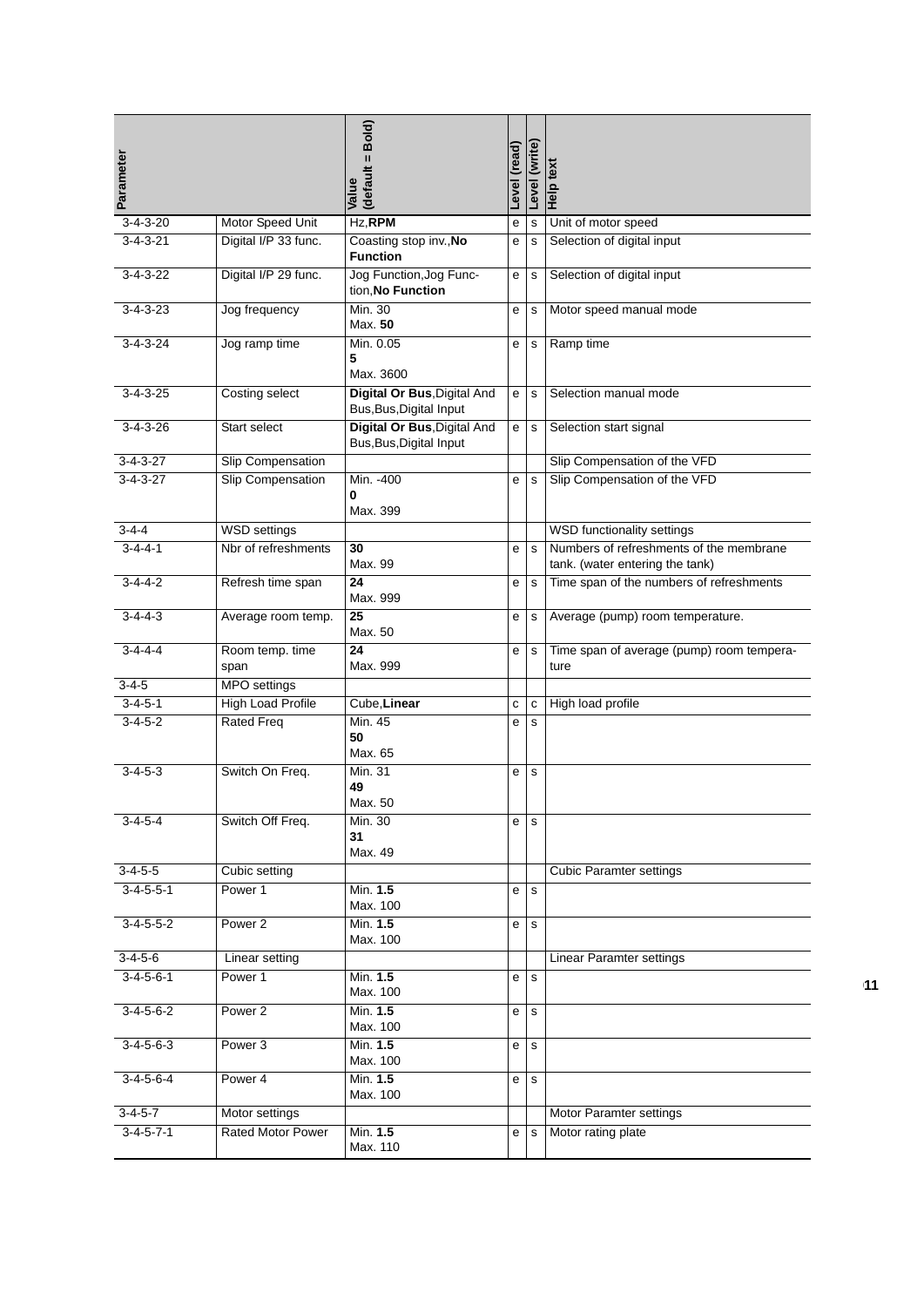| Parameter            |                          | (default = Bold)<br>Value        | Level (read) | Level (write) | Help text                                                                                                |
|----------------------|--------------------------|----------------------------------|--------------|---------------|----------------------------------------------------------------------------------------------------------|
| $3-4-5-7-2$          | <b>Rated Motor Speed</b> | Min. 300<br>1450<br>Max. 3600    | е            | $\mathbf S$   | Motor rating plate                                                                                       |
| $3 - 4 - 5 - 7 - 3$  | <b>Rated Freq</b>        | Min. 45<br>50<br>Max. 65         | е            | s             | Motor rating plate                                                                                       |
| $3-4-5-7-4$          | <b>Rated Current</b>     | Min. 0.1<br>10<br>Max. 999       | e            | s             | Motor rating plate                                                                                       |
| $3 - 4 - 5 - 7 - 5$  | Rated Cosphi             | Min. 0.1<br>0.81<br>Max. 0.99    | е            | $\mathbf S$   | Motor rating plate                                                                                       |
| $3-4-5-8$            | Pump parameters          |                                  |              |               | <b>Pump Paramters settings</b>                                                                           |
| $3 - 4 - 5 - 8 - 1$  | <b>Nominal Voltage</b>   | 400<br>Max. 65535                | C            | C             | Pump rating speed                                                                                        |
|                      |                          |                                  |              |               |                                                                                                          |
| $3-5$<br>$3 - 5 - 1$ | Pressure                 | 400                              |              |               | System pressure settings                                                                                 |
|                      | Set point                | Max. 1000                        | е            | C             | System pressure set point                                                                                |
| $3 - 5 - 3$          | <b>Bandwidth</b>         | 5<br>Max. 999                    | е            | c             | A dead area in which the power to the VFD<br>remains constant independent from pressure<br>fluctuations. |
| $3 - 5 - 4$          | Accumulation press.      | 30<br>Max. 999                   | е            | $\mathbf{C}$  | Membrane tank (water) pressure accumulation<br>prior to the system switch-off                            |
| $3 - 5 - 5$          | Max.set point            | Min. 400<br>Max. 1000            | е            | $\mathbf s$   | Upper limit for the setpoint value to be set by<br>the customer                                          |
| $3 - 5 - 9$          | Adapt. setpoint          | 400<br>Max. 1000                 | е            | $\mathbf{C}$  | Alternative setpoint alternating by clock set-<br>tings.                                                 |
| $3 - 5 - 10$         | Delta p                  | Min. - 999<br>Max. 999           | е            | $\mathbf{C}$  | Quadratic (+) or linear (-) function to correct<br>the setpoint when a pump is switching on or off       |
| $3 - 5 - 11$         | High pressure alarm      | Min. 400<br>Max. 1000            | е            | $\mathbf{C}$  | Upper limit value for the system pressure to<br>shut down or notification only (signal)                  |
| $3 - 5 - 12$         | High pressure action     |                                  | е            | $\mathbf{C}$  | Selection parameter to define the action at<br>system over-pressure (shut down or signal<br>only)        |
| $3-5-12$             | High pressure action     | only message, shutdown<br>pumps  | e            | $\mathbf C$   | Selection parameter to define the action at<br>system over-pressure (shut down or signal<br>only)        |
| $3 - 5 - 13$         | Low pressure alarm       | Max. 400                         | е            | c             | Under limit value for the system pressure to<br>shut down or notification only (signal)                  |
| $3 - 5 - 14$         | Low pressure action      |                                  | e            | c             | Selection parameter to define the action at<br>system under-pressure (shut down or signal<br>only)       |
| $3 - 5 - 14$         | Low pressure action      | only message, shutdown<br>pumps  | е            | $\mathbf{C}$  | Selection parameter to define the action at<br>system under-pressure (shut down or signal<br>only)       |
| $3 - 5 - 15$         | Shut down RDP            | 20<br>Max. 80                    | е            | e             | Low inlet pressure or level to protect the<br>pumps for dry running. (system shut down)                  |
| $3 - 5 - 16$         | <b>Reset RDP</b>         | <b>Min. 20</b><br>80<br>Max. 999 | е            | e             | Reset pressure or level to reset the system<br>after run dry protection shut down                        |
| $3 - 5 - 17$         | Press. Flow Control      | 100<br>Max. 1000                 | е            | s             | Failure no water available gets active if set-<br>point - adjusted pressure is exeeded                   |
| 3-6                  | Timer settings           |                                  |              |               | Timer parameter configuration                                                                            |
|                      |                          |                                  |              |               |                                                                                                          |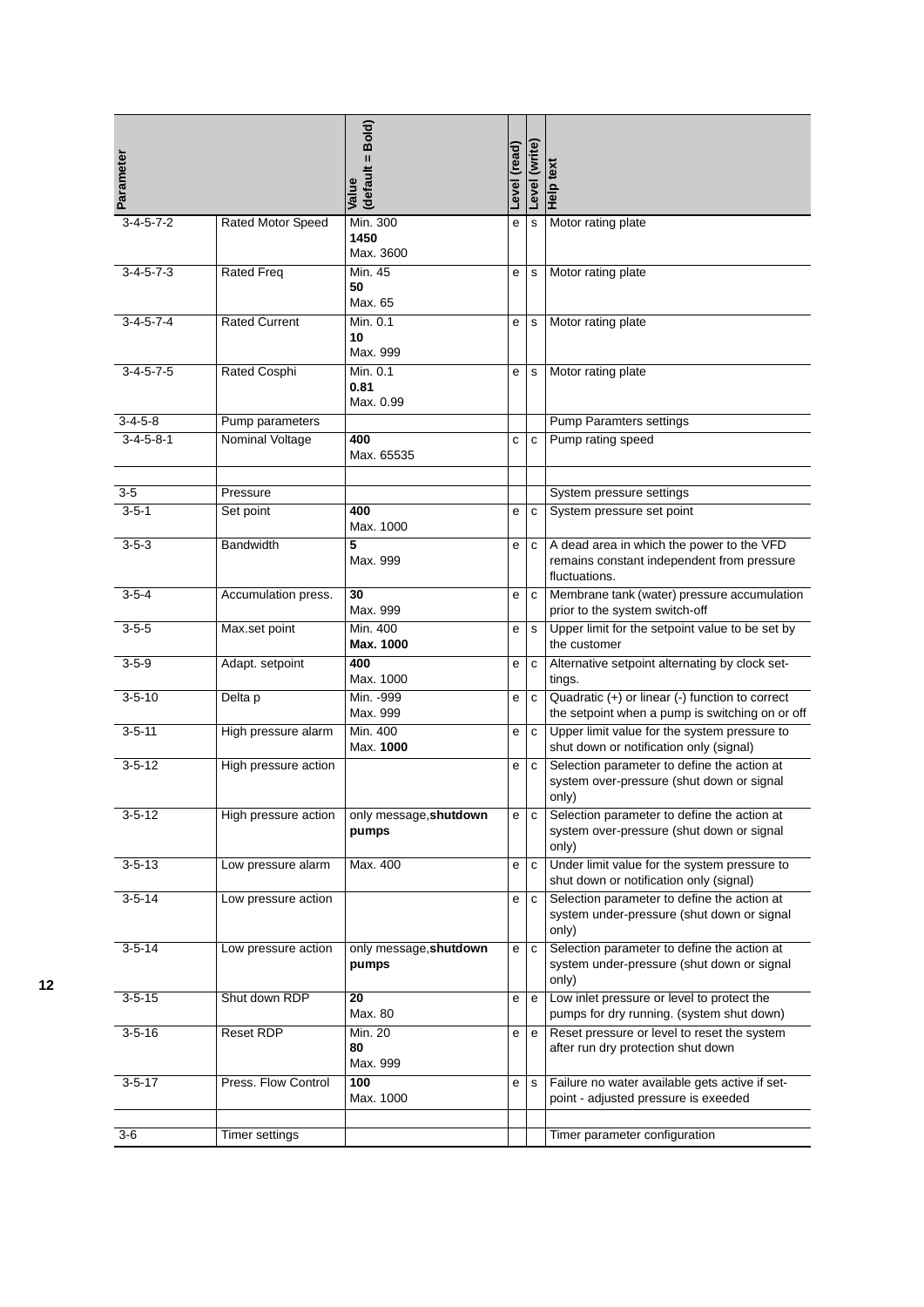| Parameter    |                      | (default = Bold)<br>Value                                                       | Level (read) | Level (write) | Help text                                                                                                  |
|--------------|----------------------|---------------------------------------------------------------------------------|--------------|---------------|------------------------------------------------------------------------------------------------------------|
| $3 - 6 - 1$  | Opt. pump starts /h  | 10<br>Max. 99                                                                   | е            | $\mathbf s$   | The optimum nrs of pump starts per hour. The<br>minimum run time will be automatically cor-<br>rected.     |
| $3 - 6 - 2$  | Min. run time        | 180<br>Max. 999                                                                 | e            | $\mathbf{C}$  | The minimum time of the pump to run. (the run<br>time correction will not drop below this value)           |
| $3 - 6 - 3$  | Min. run time corr.  | 10<br>Max. 99                                                                   | е            | $\mathbf s$   | Adapting the Minimum run time to optimize the<br>required number of pump starts per hour.                  |
| $3 - 6 - 4$  | Max. run time        | 86400<br>Max. 356400                                                            | е            | $\mathbf s$   | Maximum continuous run time of the pump.<br>After this time the pump will be forced to<br>change over.     |
| $3 - 6 - 5$  | Start delay          | 1<br>Max. 999                                                                   | е            | $\mathbf s$   | Start delay to switch the pumps on when pres-<br>sure remains low                                          |
| $3 - 6 - 6$  | Stop delay           | 1<br>Max. 999                                                                   | е            | $\mathbf S$   | Stop delay to switch the pumps off when pres-<br>sure remains high.                                        |
| $3 - 6 - 8$  | <b>RDP</b> delay     | 10<br>Max. 999                                                                  | е            | s             | Delay time after run-dry protection to shut<br>down the system                                             |
| $3 - 6 - 9$  | High/low alarm delay | Min. 10<br>60<br>Max. 999                                                       | е            | $\mathbf s$   | Permitted time of setpoint pressure deviation ><br>too high or too low system pressure.                    |
| $3 - 6 - 10$ | WSD 1 pulse length   | 4<br>Max. 99                                                                    | e            | $\mathbf s$   | Length in time of the water flow detection<br>device (flow position) digital input 1                       |
| $3 - 6 - 11$ | WSD 2 pulse length   | 4<br>Max. 99                                                                    | е            | $\mathbf s$   | Length in time of the water flow detection<br>device (flow position) digital input 2                       |
| $3 - 6 - 12$ | WSD 3 pulse length   | 4<br>Max. 99                                                                    | е            | $\mathbf s$   | Length in time of the water flow detection<br>device (flow position) digital input 3                       |
| $3 - 6 - 13$ | Sys. start up delay  | 10<br>Max. 32                                                                   | s            | s             | Delay time for starting up system                                                                          |
| $3 - 6 - 14$ | Jockey min. run time | Max. 999                                                                        | s            | s             | The minimum time of the Jockey pump to run.                                                                |
| $3 - 7$      | Time/Date            |                                                                                 |              |               | Date and time                                                                                              |
| $3 - 7 - 1$  | Date                 |                                                                                 | е            | с             | Setting the date                                                                                           |
| $3 - 7 - 1$  | Year                 | Min. 1970<br>2007<br>Max. 2099                                                  | е            | $\mathbf{C}$  | Setting the actual Year                                                                                    |
| $3 - 7 - 1$  | Month                | 1<br>12                                                                         | ${\bf e}$    |               | c Setting the actual Month                                                                                 |
| $3 - 7 - 1$  | Day                  | 1<br>31                                                                         | e            | $\mathbf{C}$  | Setting the actual Day                                                                                     |
| $3 - 7 - 2$  | Time                 |                                                                                 | е            | c             | Setting the time                                                                                           |
| $3 - 7 - 2$  | Time                 | Max. 86399                                                                      | е            | C             | Setting the time HH:MM:SS                                                                                  |
| $3 - 7 - 3$  | Check run mode       | Time of week based. Time<br>of day based, Interval<br>based, Digital Input, OFF | e            | C             | Select how and when a checkrun should be<br>performed. (check run only on pumps which<br>did not run)      |
| $3 - 7 - 4$  | Check run interval   | 86400<br>Max. 1000000                                                           | е            | s             | The interval between the check runs Applica-<br>ble for pumps not operation for 24h.                       |
| $3 - 7 - 5$  | Check run at         |                                                                                 | е            | c             | Setting the clock when a check run is required.<br>Applicable for pumps not operation for 24h.             |
| $3 - 7 - 5$  | Hours                | Max. 23                                                                         | e            | с             | Setting the hours of the check run clock                                                                   |
| $3 - 7 - 5$  | <b>Minutes</b>       | Max. 59                                                                         | e            | c             | Setting the minutes of the check run clock                                                                 |
| $3 - 7 - 6$  | Check run at         |                                                                                 | e            | c             | Setting the date and clock when a check run is<br>required. Applicable for pumps not operation<br>for 24h. |
| $3 - 7 - 6$  | Hours                | Max. 23                                                                         | e            | C             | Setting the hours of the check run clock                                                                   |
| $3 - 7 - 6$  | <b>Minutes</b>       | Max. 59                                                                         | е            | C             | Setting the minutes of the check run clock                                                                 |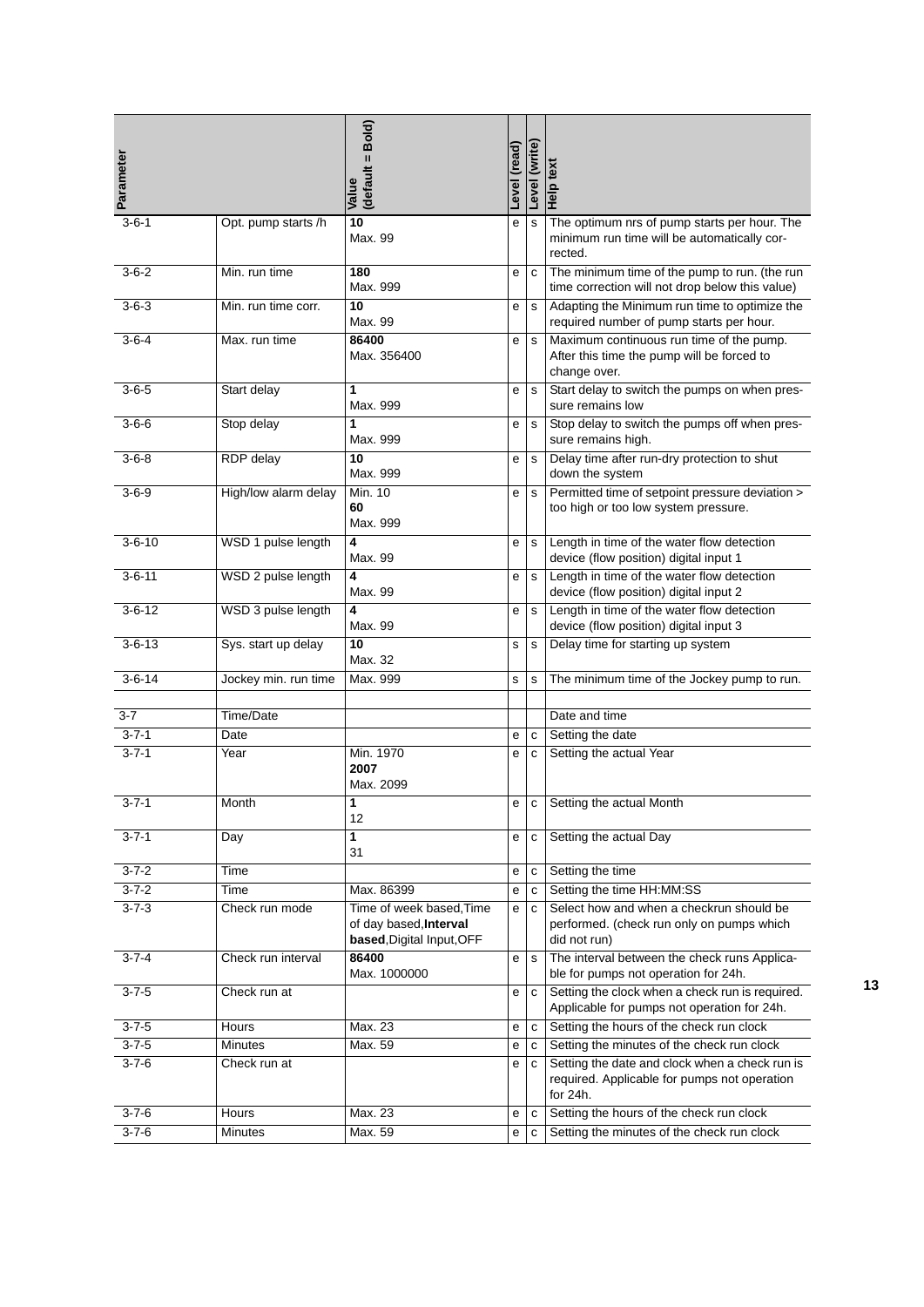| Parameter       |                         | (default = Bold)<br>Value                                                                                               | (read)<br>Level | Level (write) | Help text                                                                                               |
|-----------------|-------------------------|-------------------------------------------------------------------------------------------------------------------------|-----------------|---------------|---------------------------------------------------------------------------------------------------------|
| $3 - 7 - 6$     | Day                     | Saturday, Friday, Thurs-<br>day, Wednesday, Tues-<br>day, Monday, Sunday                                                | е               | $\mathbf{C}$  | Setting the day of the check run clock                                                                  |
| $3 - 7 - 7$     | Check run duration      | Max. 30                                                                                                                 | е               | s             | The check-run time per pump. (one at the time<br>and alternating)                                       |
| $3 - 7 - 8$     | Clock adapt setp.       |                                                                                                                         |                 |               |                                                                                                         |
| $3 - 7 - 8 - 1$ | Adaptation mode         | Adapt.ON/OFF per<br>day, Adapt ON/OFF ev.<br>day, OFF                                                                   | е               | C             | Setting the adaptation mode of the alternative<br>setpoint.                                             |
| $3 - 7 - 8 - 2$ | Change on/off times     |                                                                                                                         | е               | с             | The alternation to an alternative setpoint<br>becomes active/ will be undo at the selected<br>time.     |
| $3 - 7 - 8 - 2$ | Hours adapt setp.ON     | Max. 23                                                                                                                 | е               | $\mathtt{C}$  | Setting the hours at which the alternation to a<br>alternative setpoint becomes active                  |
| $3 - 7 - 8 - 2$ | Min adapt setp.ON       | Max. 59                                                                                                                 | е               | С             | Setting the minutes at which the alternation to<br>a alternative setpoint becomes active                |
| $3 - 7 - 8 - 2$ | Hours adapt<br>setp.OFF | Max. 23                                                                                                                 | е               | C             | Setting the hours at which the alternation to a<br>alternative setpoint will be undo                    |
| $3 - 7 - 8 - 2$ | Min adapt setp.OFF      | Max. 59                                                                                                                 | е               | C             | Setting the minutes at which the alternation to<br>a alternative setpoint will be undo                  |
| $3 - 7 - 8 - 3$ | Select day of week      | Saturday, Friday, Thurs-<br>day, Wednesday, Tues-<br>day, Monday, Sunday                                                | е               | c             | Setting the day at which the alternation to a<br>alternative setpoint becomes active                    |
| $3 - 7 - 8 - 4$ | Change on/off times     |                                                                                                                         | e               | C             | The setpoint alternation becomes active/ will<br>be undo at the selected time of the selected<br>day's) |
| $3 - 7 - 8 - 4$ | Hours adapt setp.ON     | Max. 23                                                                                                                 | е               | C             | Setting the hours at which the alternation to a<br>alternative setpoint becomes active                  |
| $3 - 7 - 8 - 4$ | Min adapt setp.ON       | Max. 59                                                                                                                 | е               | C             | Setting the minutes at which the alternation to<br>a alternative setpoint becomes active                |
| $3 - 7 - 8 - 4$ | Hours adapt<br>setp.OFF | Max. 23                                                                                                                 | е               | C             | Setting the hours at which the alternation to a<br>alternative setpoint will be undo                    |
| $3 - 7 - 8 - 4$ | Min adapt setp.OFF      | Max. 59                                                                                                                 | е               | C             | Setting the minutes at which the alternation to<br>a alternative setpoint will be undo                  |
| $3 - 7 - 9$     | Date adapt level On     |                                                                                                                         | е               | C             | The level setpoint alternation becomes active<br>at the selected day's) and Month's)                    |
| $3 - 7 - 9$     | Month adapt level On    | December, November, Octo-<br>ber,Septem-<br>ber, August, July, June, May, A<br>pril, March, February, Janu-<br>ary, OFF | e               | c             | The level setpoint alternation becomes active<br>at the selected Month's                                |
| $3 - 7 - 9$     | Day adapt level On      | Min. 1<br>Max. 31                                                                                                       | е               | с             | The level setpoint alternation becomes active<br>at the selected day of the selected Month's)           |
| $3 - 7 - 10$    | Date adapt level Off    |                                                                                                                         | е               | C             | The level setpoint alternation will be undo at<br>the selected day's) and Month's)                      |
| $3 - 7 - 10$    | Month adapt lev Off     | December, November, Octo-<br>ber,Septem-<br>ber, August, July, June, May, A<br>pril, March, February, Janu-<br>ary, OFF | е               | c             | The level setpoint alternation will be undo at<br>the selected Month's                                  |
| $3 - 7 - 10$    | Day adapt level Off     | Min. 1<br>Max. 31                                                                                                       | е               | с             | The level setpoint alternation will be undo at<br>the selected day of the selected Month's)             |
| $3 - 7 - 11$    | Maintenance interval    |                                                                                                                         | s               | s             | Setting the service / maintenance days left for<br>the system.                                          |
| $3 - 7 - 11$    | Maintenance interval    | Max. 3000                                                                                                               | s               | s             | Setting the service / maintenance days left for<br>the system.                                          |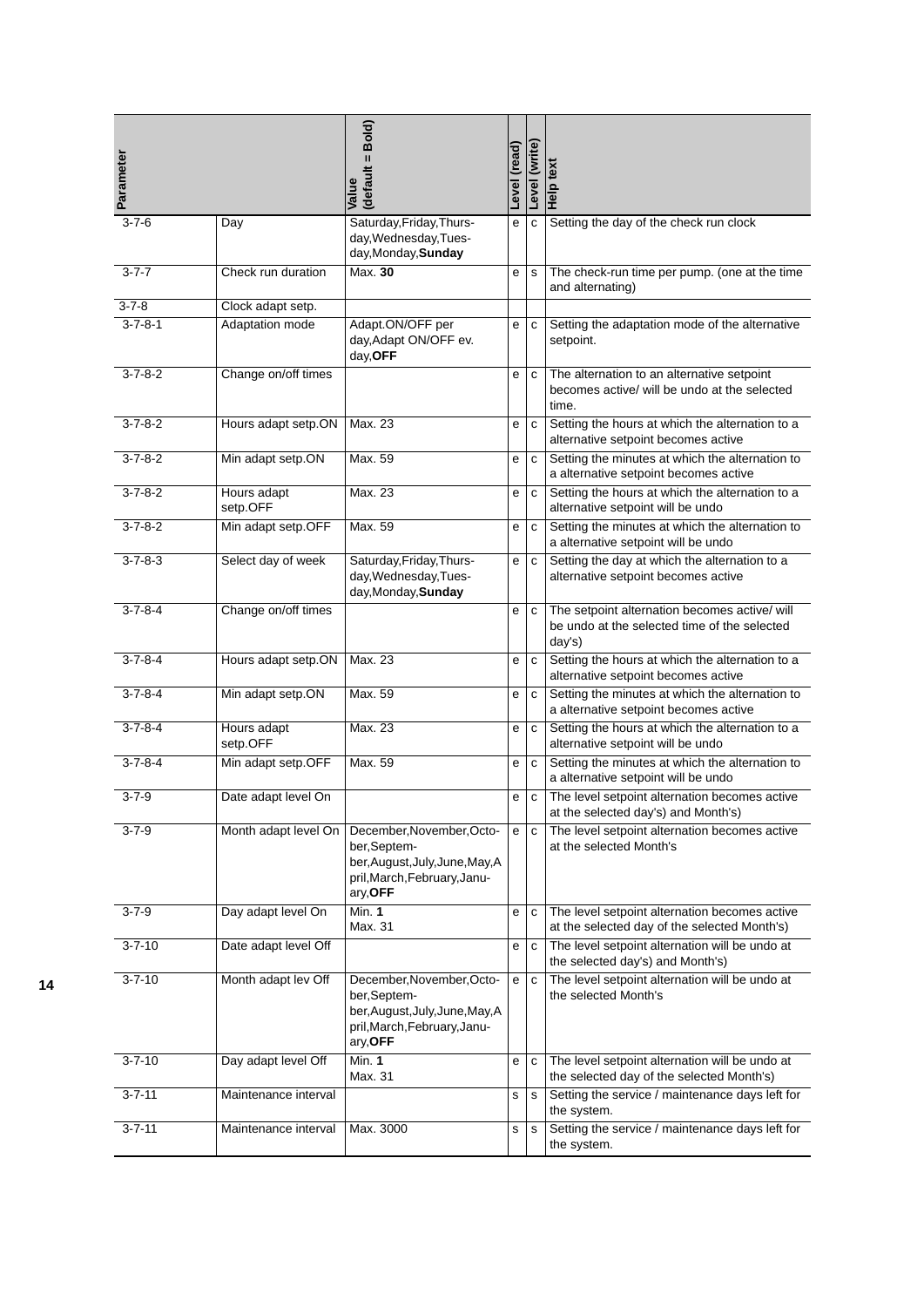| Parameter       |                         | (default = Bold)<br>Value                                                                                                                                  | Level (read) | Level (write) | Help text                                      |
|-----------------|-------------------------|------------------------------------------------------------------------------------------------------------------------------------------------------------|--------------|---------------|------------------------------------------------|
| $3-8$           | Definable I/O           |                                                                                                                                                            |              |               |                                                |
| $3 - 8 - 1$     |                         |                                                                                                                                                            |              |               | Configuration of the relays outputs            |
| $3 - 8 - 1 - 1$ | Inputs<br>Input 1       | Ext. power operation, By-                                                                                                                                  | s            | $\mathbf s$   | Configurable inputs<br><b>Configuration DI</b> |
|                 |                         | pass valve, Remote<br>acknowledge, Leak-<br>age, Alternate Set-<br>point, Check run<br>mode, WSD3, WSD2, WSD1,<br>None                                     |              |               |                                                |
| $3 - 8 - 1 - 2$ | Input 2                 | Ext. power operation, By-<br>pass valve, Remote<br>acknowledge, Leak-<br>age, Alternate Set-<br>point, Check run<br>mode, WSD3, WSD2, WSD1,<br><b>None</b> | s            | $\mathbf s$   | <b>Configuration DI</b>                        |
| $3 - 8 - 1 - 3$ | Input 3                 | Ext. power operation, By-<br>pass valve, Remote<br>acknowledge, Leak-<br>age, Alternate Set-<br>point, Check run<br>mode, WSD3, WSD2, WSD1,<br><b>None</b> | s            | $\mathbf s$   | <b>Configuration DI</b>                        |
| $3 - 8 - 2$     | Outputs                 |                                                                                                                                                            |              |               | Configurable inputs                            |
| $3 - 8 - 2 - 1$ | Output 1 (P4)           | RDP Alarm O/P, By-pass<br>valve, Input valve, Thresh-<br>old relay 2, Threshold relay<br>1, None                                                           | s            | $\mathbf s$   | Configuration DO                               |
| $3 - 8 - 2 - 2$ | Output 2 (P5)           | RDP Alarm O/P, By-pass<br>valve, Input valve, Thresh-<br>old relay 2, Threshold relay<br>1, None                                                           | s            | $\mathbf s$   | Configuration DO                               |
| $3 - 8 - 2 - 3$ | Output 3 (P6)           | RDP Alarm O/P, By-pass<br>valve, Input valve, Thresh-<br>old relay 2, Threshold relay<br>1,None                                                            | s            | $\mathbf s$   | Configuration DO                               |
| $3 - 8 - 2 - 4$ | Output 4 (FR4)          | RDP Alarm O/P, By-pass<br>valve, Input valve, Thresh-<br>old relay 2, Threshold relay<br>1, None                                                           | s            | $\mathbf s$   | Configuration DO                               |
| $3 - 8 - 2 - 5$ | Output 5 (FR5)          | RDP Alarm O/P, By-pass<br>valve, Input valve, Thresh-<br>old relay 2, Threshold relay<br>1, None                                                           | s            | $\mathbf s$   | Configuration DO                               |
| $3 - 8 - 2 - 6$ | Output 6 (FR6)          | RDP Alarm O/P, By-pass<br>valve, Input valve, Thresh-<br>old relay 2, Threshold relay<br>1, None                                                           | s            | $\mathbf s$   | Configuration DO                               |
| $3-9$           | Messages                |                                                                                                                                                            |              |               | Messages                                       |
| $3 - 9 - 1$     | <b>Message Settings</b> |                                                                                                                                                            | $\mathbf s$  | $\mathbf s$   | List of all alerts                             |
| $3 - 9 - 1$     | failure id              |                                                                                                                                                            | s            | $\mathbf s$   |                                                |
| $3 - 9 - 1$     | <b>Traffic Light</b>    | Red, Amber, Green                                                                                                                                          | s            | s             | Fault classification: warning or alert         |
| $3 - 9 - 1$     | Fault on Hold           | Enabled, Disabled                                                                                                                                          | s            | s             | With / without automatic re-start              |
|                 |                         |                                                                                                                                                            |              |               |                                                |
| $3 - 10$        | Root Menu               |                                                                                                                                                            |              |               | Settings of Root Menu                          |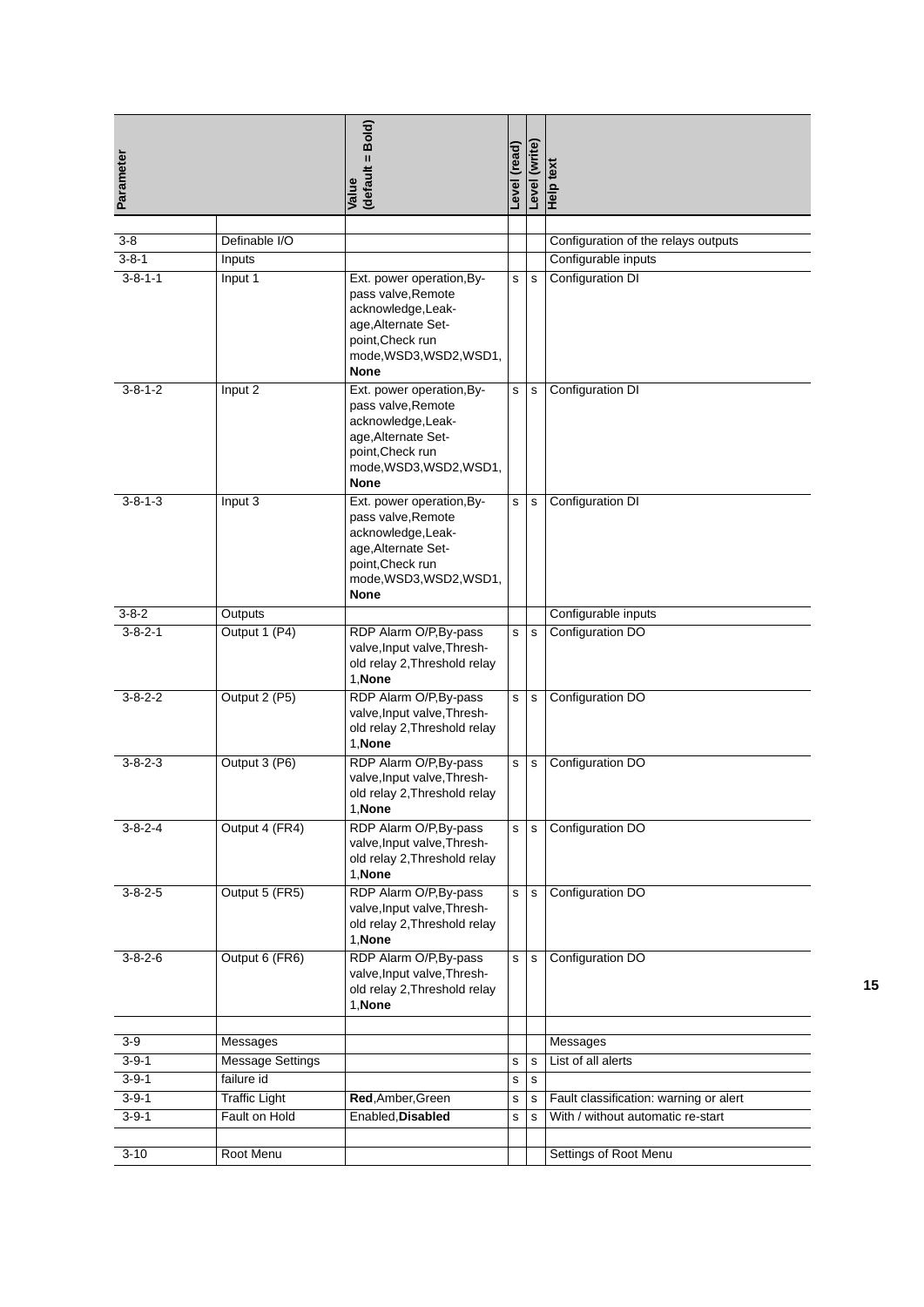| Parameter        |                           | (default = Bold)<br>Value                 | Level (read) | Level (write) | Help text                                                                                              |
|------------------|---------------------------|-------------------------------------------|--------------|---------------|--------------------------------------------------------------------------------------------------------|
| $3 - 10 - 1$     | Root Menu Settings        |                                           | с            | e             | List of all root menu elements                                                                         |
|                  | Root Menu Settings        | $1 - 1 - 1$                               | е            | e             | System pressure                                                                                        |
|                  |                           | $1 - 1 - 2$                               | е            | e             | System load                                                                                            |
|                  |                           | $1 - 1 - 3$                               | е            | e             | <b>RDP</b> switch                                                                                      |
|                  |                           | $1 - 1 - 4$                               | е            | e             | Inlet pressure                                                                                         |
|                  |                           | $1 - 1 - 5$                               | е            | e             | Level content in %                                                                                     |
|                  |                           | $1 - 1 - 6$                               | е            | e             | Level height                                                                                           |
|                  |                           | $1 - 1 - 7$                               | е            | е             | Amb. temp.                                                                                             |
|                  |                           | $1 - 1 - 9$                               | е            | e             | Position suppl. valve                                                                                  |
|                  |                           | $1 - 3 - 1$                               | е            | e             | Act.run time op. hours                                                                                 |
|                  |                           | $1 - 3 - 3$                               | е            | e             | Actual min. run time                                                                                   |
| $3 - 10 - 1$     | Root Menu Settings        |                                           | f            | f             | List of all root menu elements                                                                         |
| $3 - 10 - 1$     | rootmenu selection        | Min. $1$                                  | f            | $\mathsf{f}$  |                                                                                                        |
|                  |                           | Max. 65                                   |              |               |                                                                                                        |
| $3 - 10 - 1$     | <b>Traffic Light</b>      | ON, OFF                                   | f            | f             | Fault classification: warning or alert                                                                 |
|                  |                           |                                           |              |               |                                                                                                        |
| $3 - 11$         | <b>Energy Saving Mode</b> |                                           |              |               | <b>Energy Saving Mode</b>                                                                              |
| $3 - 11 - 1$     | <b>Energy Saving Mode</b> | ON, OFF                                   | s            | s             | <b>Energy Saving Mode</b>                                                                              |
| $3 - 11 - 2$     | direct off                | ON, OFF                                   | s            | s             | Energy Saving Mode without NFD functionality                                                           |
|                  |                           |                                           |              |               | is executed                                                                                            |
| $3 - 11 - 3$     | Power down speed %        | Min. 1<br>30<br>Max. 99                   | s            | s             | Calculated power down speed if NFD is run-<br>ning in energy saving mode in %                          |
| $3 - 11 - 4$     | time direct off           | Min. 5<br>Max. 9999                       | s            | $\mathbf s$   | Time after the Energy Saving Mode without<br>NFD functionality is executed                             |
|                  |                           |                                           |              |               |                                                                                                        |
| $3-12$           | FC failure behavior       |                                           |              |               | FC failure behavior                                                                                    |
| $3 - 12 - 1$     | behavior                  | Fixed Speed, OFF                          | s            | f             | behavior                                                                                               |
| $3 - 12 - 2$     | <b>Fixed Speed</b>        |                                           |              |               | <b>Fixed Speed</b>                                                                                     |
| $3 - 12 - 2 - 1$ | Max power                 | 300<br>Max. 600                           | s            | s             | Limitation of the maximum power / maximum<br>system load (1 pump is 100%)                              |
| $3 - 12 - 2 - 2$ | Set point                 | 400<br>Max. 1000                          | s            | ${\bf c}$     | System pressure set point                                                                              |
| $3-12-2-3$       | <b>Bandwidth</b>          | 30<br>Max. 999                            | s            | с             | System pressure within doubled bandwidth                                                               |
| $3-12-2-4$       | Min. run time             | 30<br>Max. 999                            | s            | с             | The minimum time of the pump to run. (the run<br>time correction will not drop below this value)       |
| $3-12-2-5$       | Max. run time             | 86400<br>Max. 356400                      | s            | s             | Maximum continuous run time of the pump.<br>After this time the pump will be forced to<br>change over. |
| $3-12-2-6$       | Start delay               | $\overline{2}$<br>Max. 999                | s            | $\mathbf s$   | Start delay to switch the pumps on when pres-<br>sure remains low                                      |
|                  |                           |                                           |              |               |                                                                                                        |
| $3 - 13$         | Pump Changeover           |                                           |              |               | Pump change due to maximum run time                                                                    |
| $3 - 13 - 1$     | Supply reaction           | Over pressure, Under pres-<br>sure        | e            | s             | Selection Under-/Oversupply                                                                            |
| $3 - 13 - 2$     | Changeover delay          |                                           | е            | s             | Time delay between the changeover                                                                      |
|                  |                           |                                           |              |               |                                                                                                        |
| $3 - 14$         | By Pass Valve             |                                           |              |               | By pass valve connected on the discharge side                                                          |
| $3 - 14 - 1$     | <b>Valve Function</b>     | Digital Input, PT 1000, Check<br>run, Off | e            | $\mathbf{s}$  | Function of the valve                                                                                  |
| $3 - 14 - 2$     | Open delay                | 2<br>Max. 20                              | е            | s             | Time delay for opening the valve                                                                       |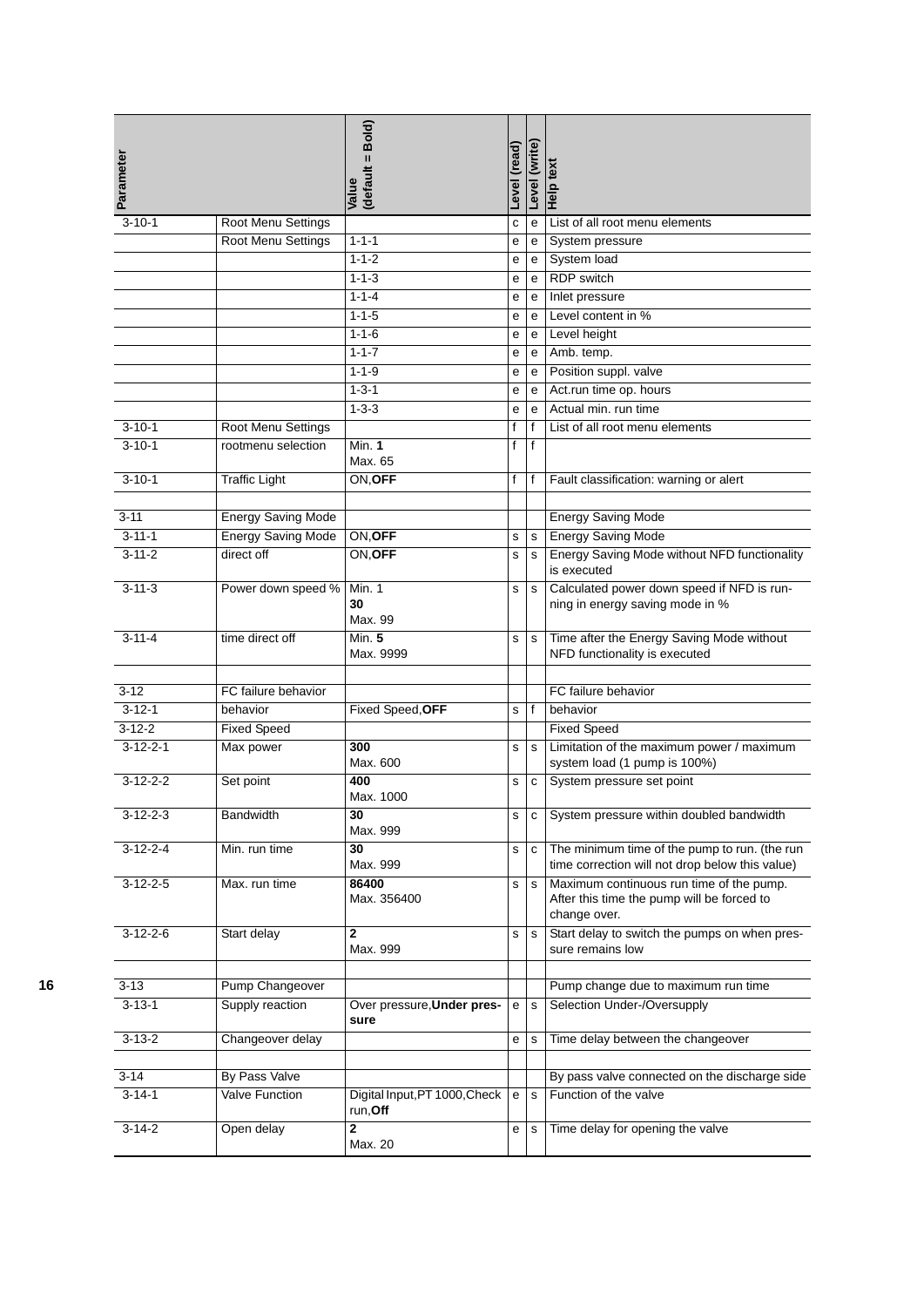| Parameter        |                         | Bold)<br>$\mathbf{I}$<br>(default<br>Value | (read)<br><b>Level</b> | Level (write) | Help text                                                          |
|------------------|-------------------------|--------------------------------------------|------------------------|---------------|--------------------------------------------------------------------|
| $3 - 14 - 3$     | Close delay             | $\mathbf{2}$<br>Max. 20                    | е                      | s             | Time delay for closing the valve                                   |
| $3 - 14 - 4$     | Temperature             | 20<br>Max. 40                              | e                      | $\mathbf s$   | Above this temperature the valve will be<br>opened                 |
| $3 - 14 - 5$     | <b>Flush Time</b>       | Min. 10<br>120<br>Max. 600                 | e                      | s             | Time during the valve is opened                                    |
| $3 - 14 - 6$     | Attemps in 24Hrs        | <b>Min. 1</b><br>$\overline{2}$<br>Max. 5  | e                      | s             | Number of attempts to open valave before an<br>urgent alarm occurs |
| $3 - 14 - 7$     | Min. open time          | $\overline{2}$<br>Max. 20                  | e                      | s             | Minimal opening time for the valve                                 |
| $3 - 15$         | Fieldbus                |                                            |                        |               | <b>Fieldbus Settings</b>                                           |
| $3 - 15 - 1$     | Profibus                |                                            |                        |               | <b>Profibus Settings</b>                                           |
| $3 - 15 - 1 - 1$ | <b>PB Slave Address</b> | Min. 1<br>126<br>Max. 255                  | c                      | $\mathbf{C}$  | <b>Profibus Slave Address</b>                                      |
| $3-15-2$         | <b>Modbus</b>           |                                            |                        |               | <b>Modbus Settings</b>                                             |
| $3 - 15 - 2 - 1$ | <b>MB Slave Address</b> | <b>Min. 1</b><br>Max. 247                  | c                      | C             | <b>Modbus Slave Address</b>                                        |
| $3 - 15 - 2 - 2$ | <b>Baudrate</b>         | 38400,19200,9600                           | C                      | $\mathbf{C}$  |                                                                    |

**3.1.4 Info (Quick access button "info")**

*Table 4: Parameter list info*

| Parameter      |                          | Bold)<br>$\mathbf{u}$<br>(default :<br>Value | Level (read) | Level (write) | Help text                           |
|----------------|--------------------------|----------------------------------------------|--------------|---------------|-------------------------------------|
| $\overline{4}$ | Info                     |                                              |              |               | Information                         |
| $4 - 1$        | Device                   |                                              |              |               | Serial number of the control module |
| $4 - 1 - 1$    | Serial Number            |                                              | ${\bf e}$    | $\mathsf{e}$  | Serial number of the control module |
| $4 - 1 - 2$    | Parameter Set            |                                              | e            | e             | HMI parameter set version           |
|                |                          |                                              |              |               |                                     |
| $4 - 2$        | IO Info                  |                                              |              |               |                                     |
| $4 - 2 - 1$    | <b>IO Serial Number</b>  |                                              | ${\bf e}$    | $\mathbf e$   |                                     |
| $4 - 2 - 2$    | IO FW-Version            |                                              | e            | $\mathbf e$   |                                     |
| $4 - 2 - 3$    | <b>IO FW-Revision</b>    |                                              | е            | e             |                                     |
| $4 - 2 - 4$    | <b>IO HW-Revision</b>    |                                              | e            | $\mathsf{e}$  |                                     |
|                |                          |                                              |              |               |                                     |
| $4 - 3$        | <b>HMI</b> Info          |                                              |              |               |                                     |
| $4 - 3 - 1$    | <b>HMI Serial Number</b> |                                              | e            | $\mathbf e$   |                                     |
| $4 - 3 - 2$    | <b>HMI FW-Version</b>    |                                              | е            | $\mathbf e$   |                                     |
| $4 - 3 - 3$    | <b>HMI FW-Revision</b>   |                                              | e            | e             |                                     |
| $4 - 3 - 4$    | <b>HMI HW-Revision</b>   |                                              | e            | $\mathbf{e}$  |                                     |
|                |                          |                                              |              |               |                                     |
| $4 - 4$        | Profibus Info            |                                              |              |               |                                     |
| $4 - 4 - 1$    | PB FW-Version            |                                              | e            | e             |                                     |
| $4 - 4 - 2$    | <b>PB FW-Revision</b>    |                                              | e            | $\mathbf e$   |                                     |
| $4 - 4 - 3$    | PB HW-Revision           |                                              | е            | e             |                                     |

0**17**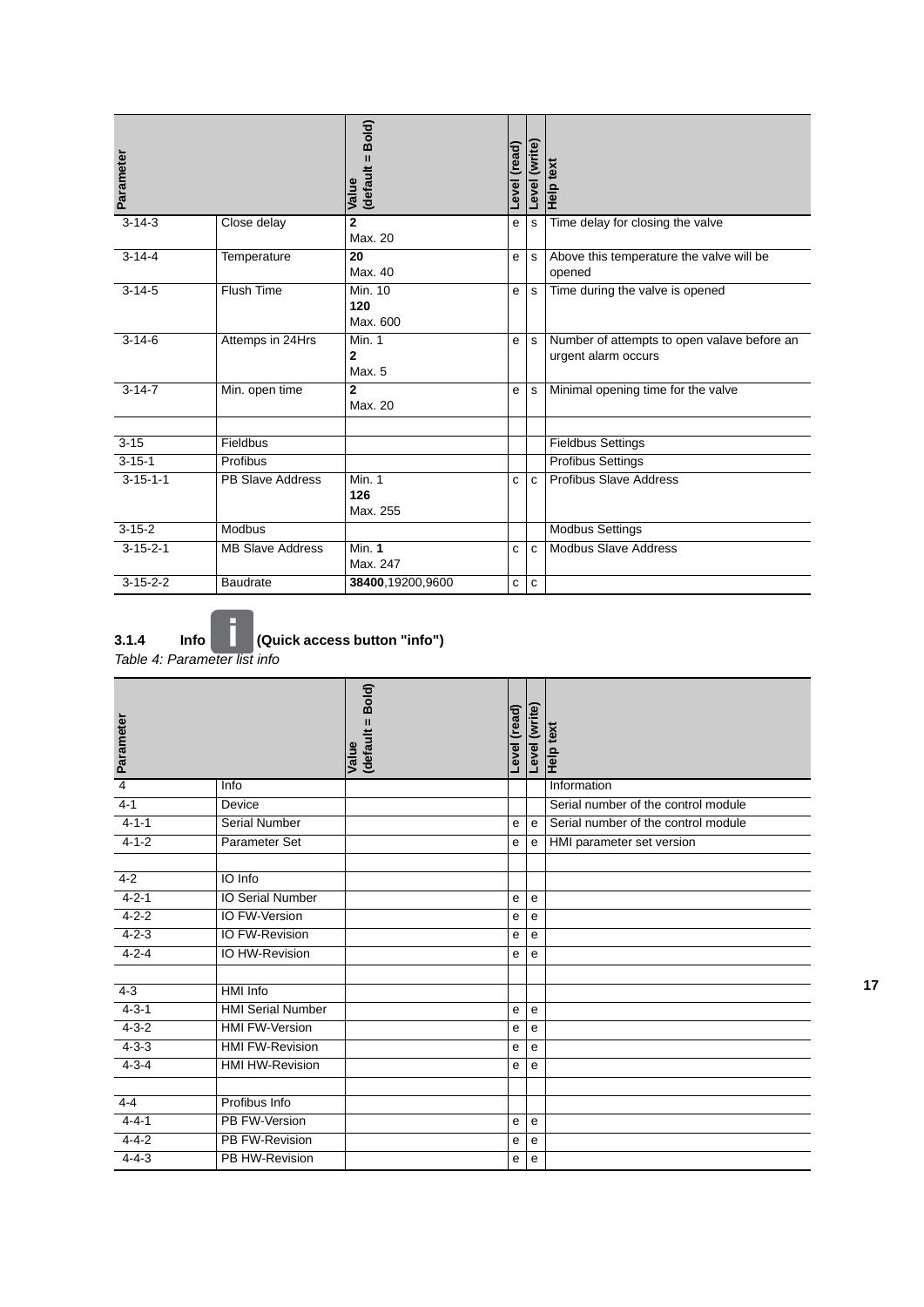| Parameter   |                       | old)<br>m<br>ω<br>(defa<br>ಕ | read)<br>ͽ<br>ω | ite<br>ŠΪ<br>$\overline{\mathbf{v}}$<br>ω | ext<br>Ω<br>≗ |
|-------------|-----------------------|------------------------------|-----------------|-------------------------------------------|---------------|
|             |                       |                              |                 |                                           |               |
| $4 - 5$     | Modbus Info           |                              |                 |                                           |               |
| $4 - 5 - 1$ | MB FW-Version         |                              | e               | e                                         |               |
| $4 - 5 - 2$ | <b>MB FW-Revision</b> |                              | e               | e                                         |               |
| $4 - 5 - 3$ | MB HW-Revision        |                              | e               | e                                         |               |

**<sup>3.1.5</sup> Quick menu (Quick access**  Quick menu<br>button "OK")

*Table 5: Parameter list OK*

| Parameter                |                      | (default = Bold)<br>Value           | Level (read) | Level (write) | <b>Help text</b>                                                                                         |
|--------------------------|----------------------|-------------------------------------|--------------|---------------|----------------------------------------------------------------------------------------------------------|
| $3 - 2 - 1 - 1.1$        | PIN                  |                                     | e            | n             |                                                                                                          |
|                          |                      |                                     |              |               |                                                                                                          |
| $3 - 4 - 1 - 4 - 8 - 1$  | Threshold 1 ON       | Min. 50<br>Max. 99                  | f            | s             | Water level at which the relays output<br>becomes high                                                   |
| $3 - 4 - 1 - 4 - 8 - 2$  | Threshold 1 OFF      | Min. 50<br>Max. 99                  | f            | s             | Water level at which the relays output<br>becomes low                                                    |
| $3 - 4 - 1 - 4 - 8 - 3$  | Threshold 2 ON       | Min. 40<br>Max. 99                  | f            | s             | Water level at which the relays output<br>becomes high                                                   |
| $3-4-1-4-8-4$            | Threshold 2 OFF      | Min.40<br>Max. 99                   | f            | s             | Water level at which the relays output<br>becomes low                                                    |
| $3 - 4 - 1 - 4 - 9 - 1$  | Level 1 open         | Min. 70<br>Max. 99                  | e            | $\mathbf{s}$  | Level in the receiver tank at which the supply<br>valve is opened                                        |
| $3 - 4 - 1 - 4 - 9 - 2$  | Level 1 closed       | Min. 90<br>Max. 99                  | e            | $\mathbf{s}$  | Level in the receiver tank at which the supply<br>valve is closed                                        |
| $3 - 4 - 1 - 4 - 10 - 1$ | Level setpoint 1     | <b>Min. 80</b><br>Max. 99           | e            | s             | Maximum level in the receiver tank at which<br>the proportional valve is fully closed                    |
| $3 - 4 - 1 - 4 - 10 - 3$ | <b>Hysteresis</b>    | <b>Min. 15</b><br>Max. 99           | е            | s             | Differential level in the receiver tank at which<br>the proportional valve is fully opened               |
| $3 - 4 - 1 - 4 - 10 - 4$ | Sample time          | Min. 10<br>Max. 99                  | е            | s             | Time between the level measurements control-<br>ling the proportional valve position                     |
| $3-4-3-2$                | Proportional const.  | $\overline{\mathbf{3}}$<br>Max. 100 | e            | $\mathbf{s}$  | Proportional amplification factor the system<br>pressure is controlled with                              |
| $3 - 4 - 3 - 3$          | Integral time        | 0.9<br>Max. 60                      | e            | s             | Speed with which the deviation of the required<br>system pressure is adjusted                            |
| $3 - 4 - 3 - 4$          | Differential time    | Max. 99.99                          | e            | $\mathbf{s}$  | The level of damping with which the deviation<br>of the required system pressure is controlled           |
| $3 - 4 - 3 - 9$          | <b>VFD Ramp-Up</b>   | Min. 0.1<br>3<br>Max. 999           | e            | $\mathbf s$   | Setting of the ramp-up of the VFD                                                                        |
| $3 - 4 - 3 - 10$         | <b>VFD Ramp-Down</b> | Min. 0.1<br>3<br>Max. 999           | e            | s             | Setting of the ramp-down of the VFD                                                                      |
| $3 - 5 - 1$              | Set point            | 400                                 | e            | C             | System pressure set point                                                                                |
|                          |                      | Max. 1000                           |              |               |                                                                                                          |
| $3 - 5 - 3$              | <b>Bandwidth</b>     | 5<br>Max. 999                       | е            | C             | A dead area in which the power to the VFD<br>remains constant independent from pressure<br>fluctuations. |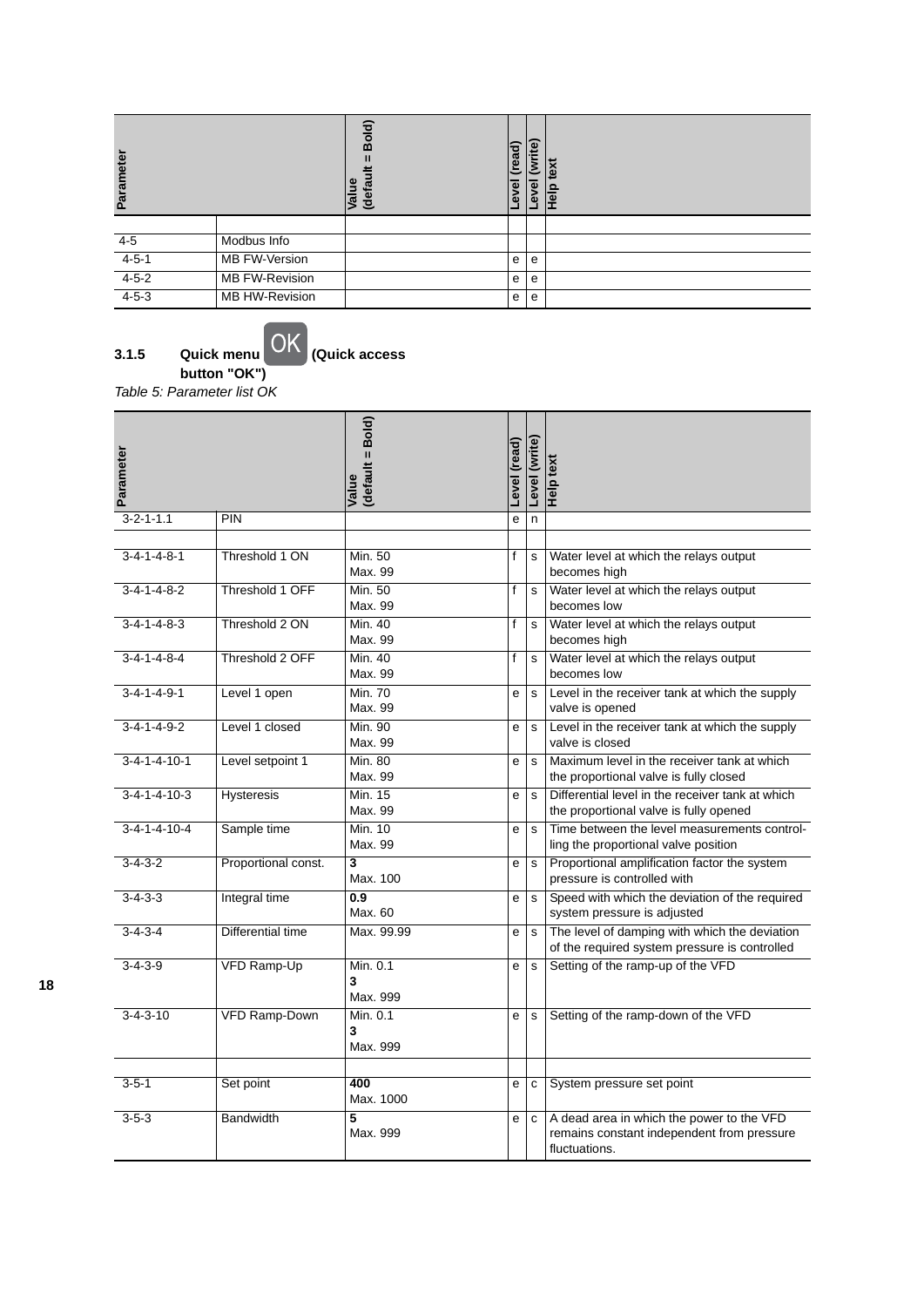| Parameter    |                      | (default = Bold)<br>Value        | Level (read) | Level (write)  | Help text                                                                                          |
|--------------|----------------------|----------------------------------|--------------|----------------|----------------------------------------------------------------------------------------------------|
| $3 - 5 - 4$  | Accumulation press.  | $\overline{30}$<br>Max. 999      | e            | $\overline{c}$ | Membrane tank (water) pressure accumulation<br>prior to the system switch-off                      |
| $3 - 5 - 10$ | Delta p              | Min. - 999<br>Max. 999           | е            | $\mathbf c$    | Quadratic (+) or linear (-) function to correct<br>the setpoint when a pump is switching on or off |
| $3 - 5 - 11$ | High pressure alarm  | Min. 400<br>Max. 1000            | е            | c              | Upper limit value for the system pressure to<br>shut down or notification only (signal)            |
| $3 - 5 - 12$ | High pressure action |                                  | e            | C              | Selection parameter to define the action at<br>system over-pressure (shut down or signal<br>only)  |
| $3 - 5 - 13$ | Low pressure alarm   | Max. 400                         | e            | $\mathbf c$    | Under limit value for the system pressure to<br>shut down or notification only (signal)            |
| $3 - 5 - 14$ | Low pressure action  |                                  | e            | C              | Selection parameter to define the action at<br>system under-pressure (shut down or signal<br>only) |
| $3 - 5 - 15$ | Shut down RDP        | 20<br>Max. 80                    | е            | e              | Low inlet pressure or level to protect the<br>pumps for dry running. (system shut down)            |
| $3 - 5 - 16$ | <b>Reset RDP</b>     | <b>Min. 20</b><br>80<br>Max. 999 | e            | $\mathsf{e}$   | Reset pressure or level to reset the system<br>after run dry protection shut down                  |
| $3 - 5 - 17$ | Press. Flow Control  | 100<br>Max. 1000                 | e            | $\mathbf s$    | Failure no water available gets active if set-<br>point - adjusted pressure is exeeded             |
| $3-6-2$      | Min. run time        | 180<br>Max. 999                  | e            | c              | The minimum time of the pump to run. (the run<br>time correction will not drop below this value)   |
| $3 - 6 - 5$  | Start delay          | 1<br>Max. 999                    | e            | s              | Start delay to switch the pumps on when pres-<br>sure remains low                                  |
| $3 - 6 - 6$  | Stop delay           | 1<br>Max. 999                    | е            | s              | Stop delay to switch the pumps off when pres-<br>sure remains high.                                |
| $3 - 6 - 8$  | RDP delay            | 10<br>Max. 999                   | е            | $\sf s$        | Delay time after run-dry protection to shut<br>down the system                                     |
| $3 - 6 - 9$  | High/low alarm delay | Min. 10<br>60<br>Max. 999        | е            | s              | Permitted time of setpoint pressure deviation ><br>too high or too low system pressure.            |